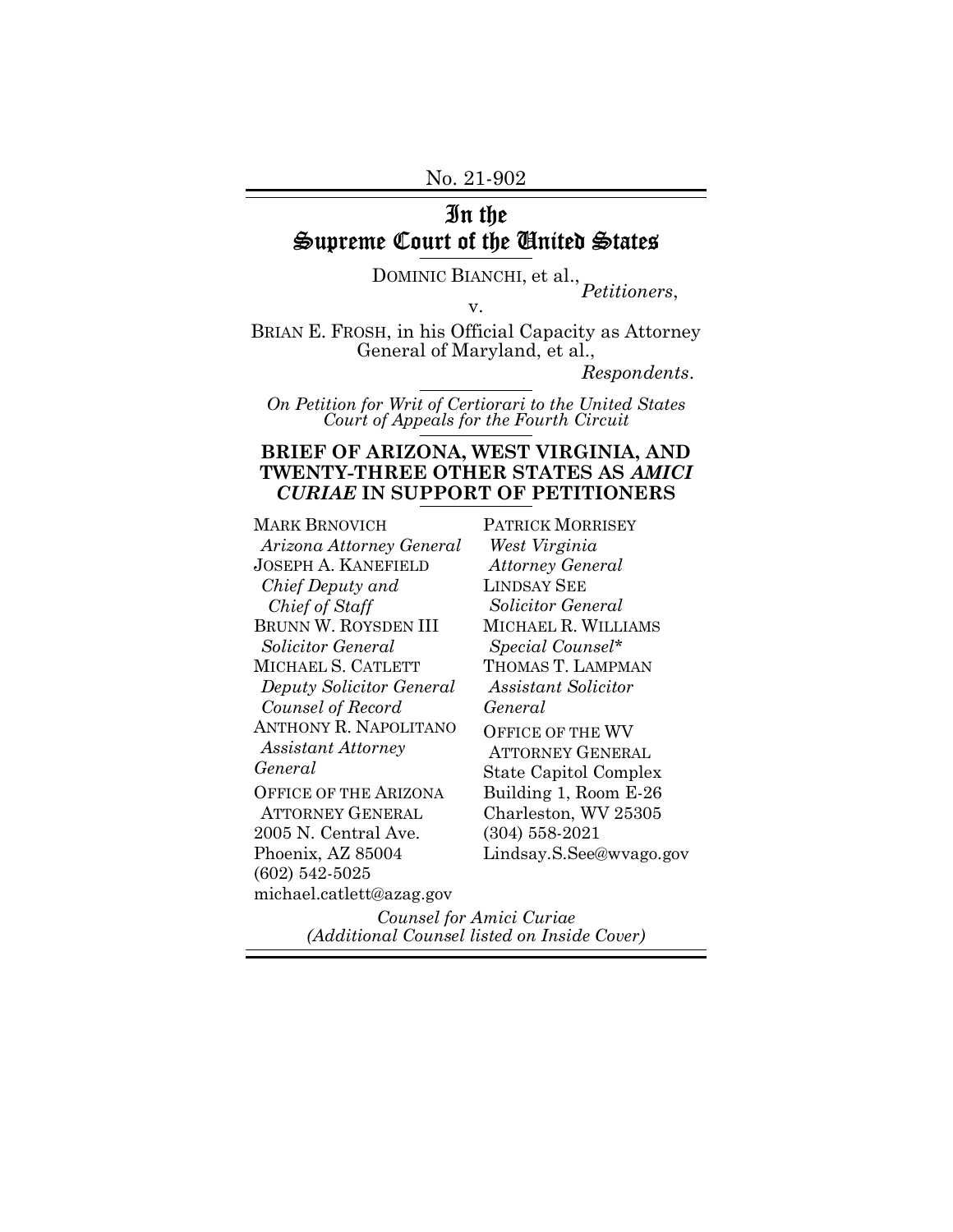STEVE MARSHALL Attorney General of Alabama

TREG R. TAYLOR Attorney General of Alaska

LESLIE RUTLEDGE Attorney General of Arkansas

ASHLEY MOODY Attorney General of Florida

CHRISTOPHER M. CARR Attorney General of Georgia

LAWRENCE G. WASDEN Attorney General of Idaho

THEODORE E. ROKITA Attorney General of Indiana

DEREK SCHMIDT Attorney General of Kansas

DANIEL CAMERON Attorney General of Kentucky

JEFF LANDRY Attorney General of Louisiana

LYNN FITCH Attorney General of Mississippi

ERIC S. SCHMITT Attorney General of Missouri

AUSTIN KNUDSEN Attorney General of Montana

DOUGLAS J. PETERSON Attorney General of Nebraska

JOHN M. FORMELLA Attorney General of New Hampshire

DAVE YOST Attorney General of Ohio

JOHN M. O'CONNOR Attorney General of Oklahoma

ALAN WILSON Attorney General of South Carolina

JASON R. RAVNSBORG Attorney General of South Dakota

KEN PAXTON Attorney General of Texas

SEAN D. REYES Attorney General of Utah

JASON MIYARES Attorney General of Virginia

BRIDGET HILL Attorney General of Wyoming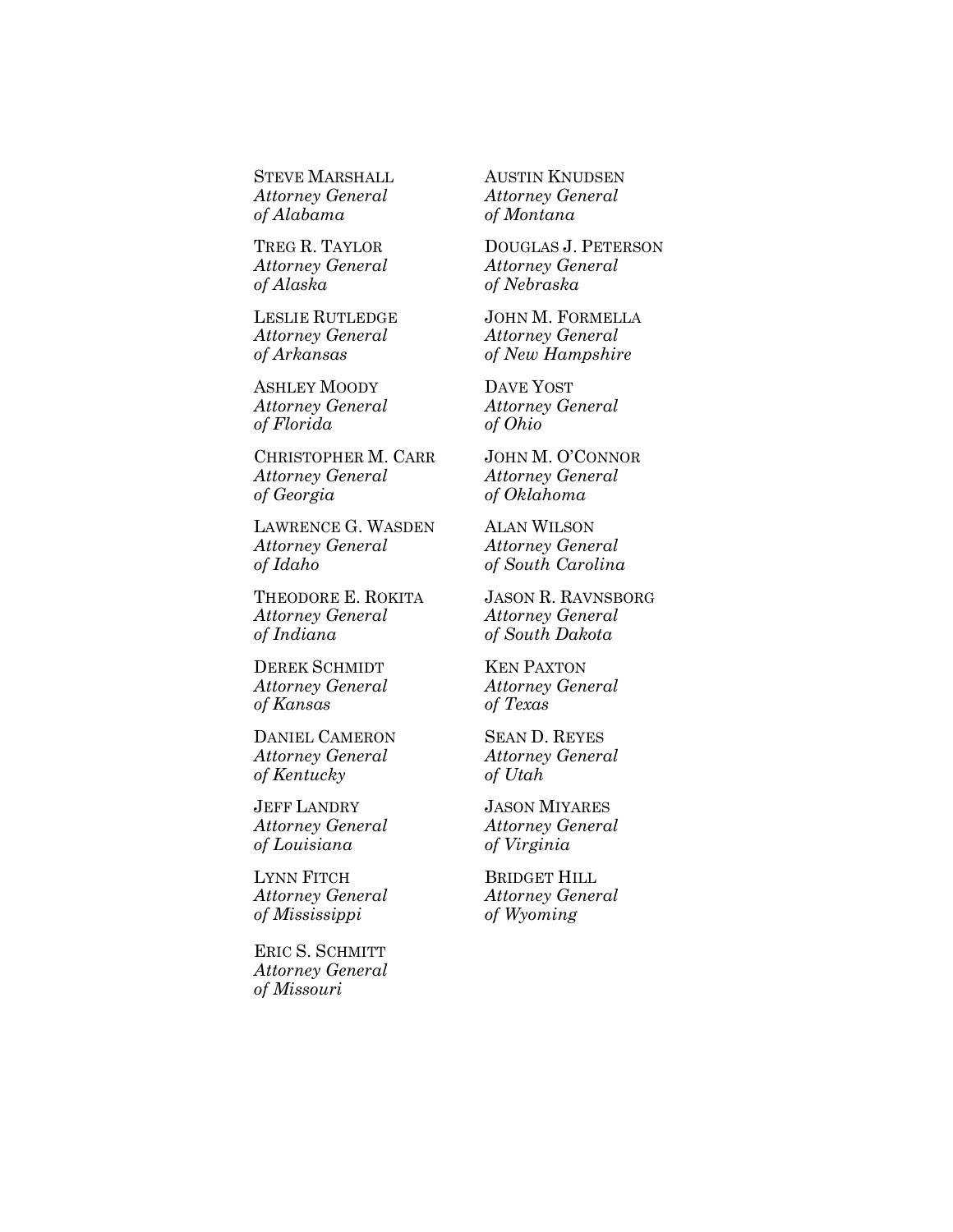# TABLE OF CONTENTS

| INTEREST OF AMICI CURIAE 1                                                                                              |
|-------------------------------------------------------------------------------------------------------------------------|
|                                                                                                                         |
|                                                                                                                         |
| The Court Should Grant Review To<br>L.<br>Reaffirm Heller's Meaning In The Face<br>Of Continuing Confusion In The Lower |
| The Decision Below Exacerbates<br>II.<br>Confusion That In Turn Threatens The<br>Laws And Policy Preferences Of Amici   |
| The Fourth Circuit's Novel "Military"<br>III.<br>Service" Standard Contravenes This                                     |
| IV. Allowing Law-Abiding Citizens to<br>Lawfully Possess Weapons Subject To<br>Maryland's Ban Improves Public           |
|                                                                                                                         |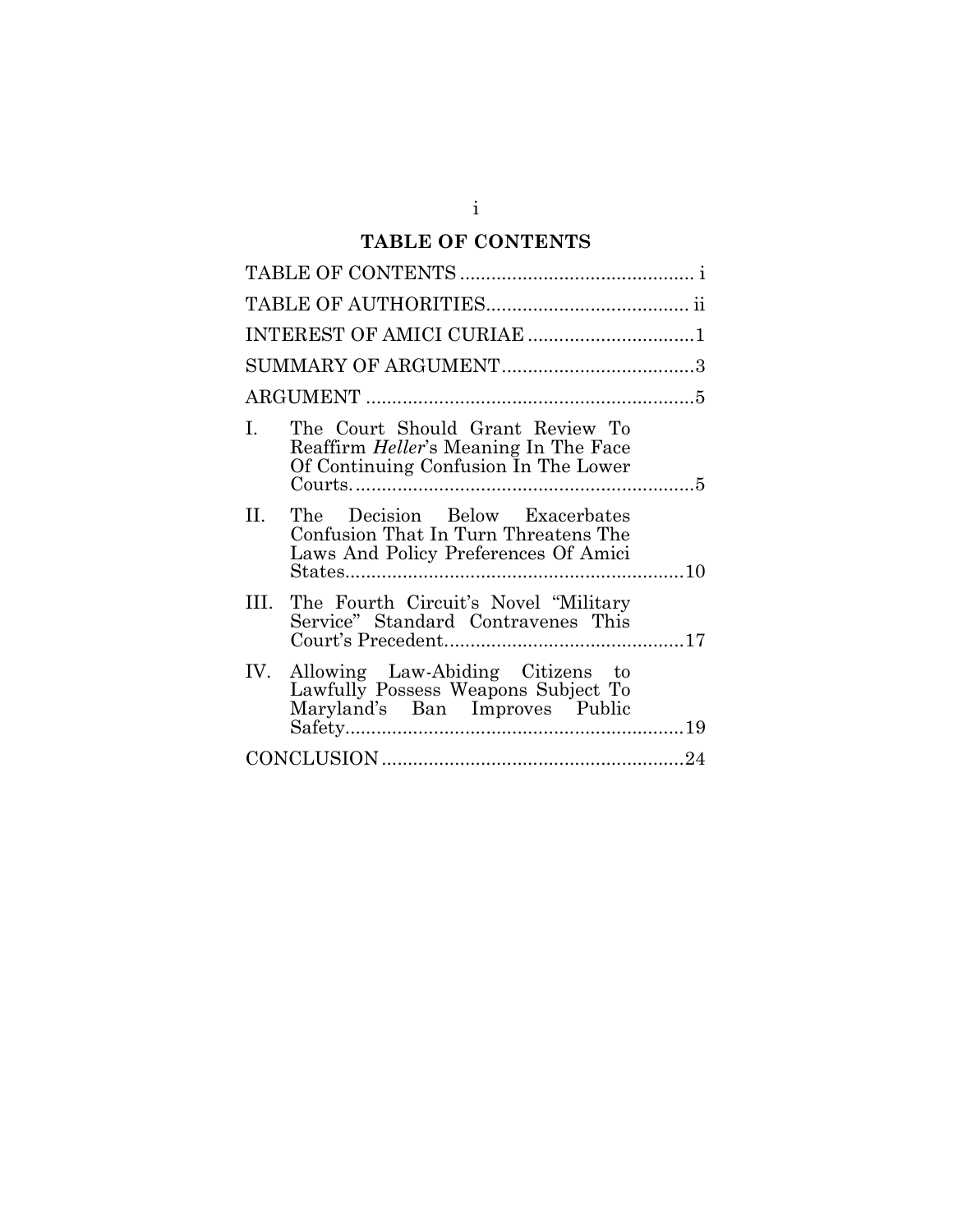# TABLE OF AUTHORITIES

## CASES

| Avitabile v. Beach,<br>368 F. Supp. 3d 404 (N.D.N.Y. 2019)7 |
|-------------------------------------------------------------|
| Caetano v. Massachusetts,                                   |
| District of Columbia v. Heller,                             |
| Drake v. Filko,                                             |
| Friedman v. City of Highland Park,                          |
| Friedman v. City of Highland Park,                          |
| Fyock v. Sunnyvale,                                         |
| Gould v. Morgan,                                            |
| Heller v. District of Columbia,                             |
| Jackson v. City and County of San<br><i>Francisco,</i>      |
| Kachalsky v. County of Westchester,                         |
| Kolbe v. Hogan,                                             |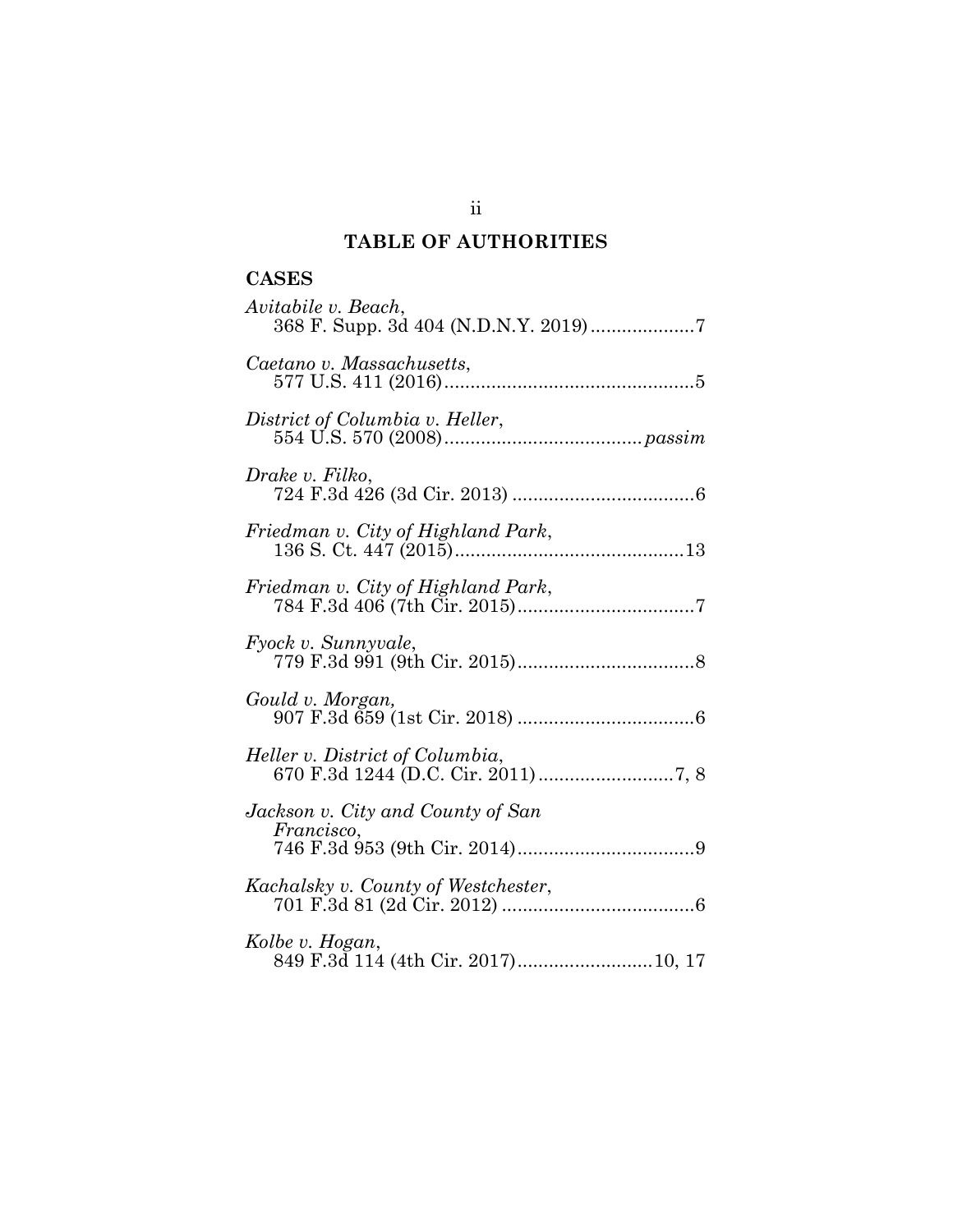| Kolbe v. O'Malley,                                                                               |
|--------------------------------------------------------------------------------------------------|
| McDonald v. City of Chicago,                                                                     |
| Miller v. Bonta,<br>19-CV-1537-BEN (JLB), 2021 WL<br>2284132 (S.D. Cal. June 4, 2021) 21, 22, 23 |
| Moore v. Madigan,                                                                                |
| Navegar, Inc. v. United States,                                                                  |
| New York State Rifle & Pistol Association,<br>Inc. v. Cuomo,                                     |
| Olympic Arms v. Buckles,                                                                         |
| Rogers v. Grewal,                                                                                |
| United States v. Marzzarella,                                                                    |
| United States v. Masciandaro,                                                                    |
| Wilson v. Cook County,                                                                           |
| Woollard v. Gallagher,                                                                           |

iii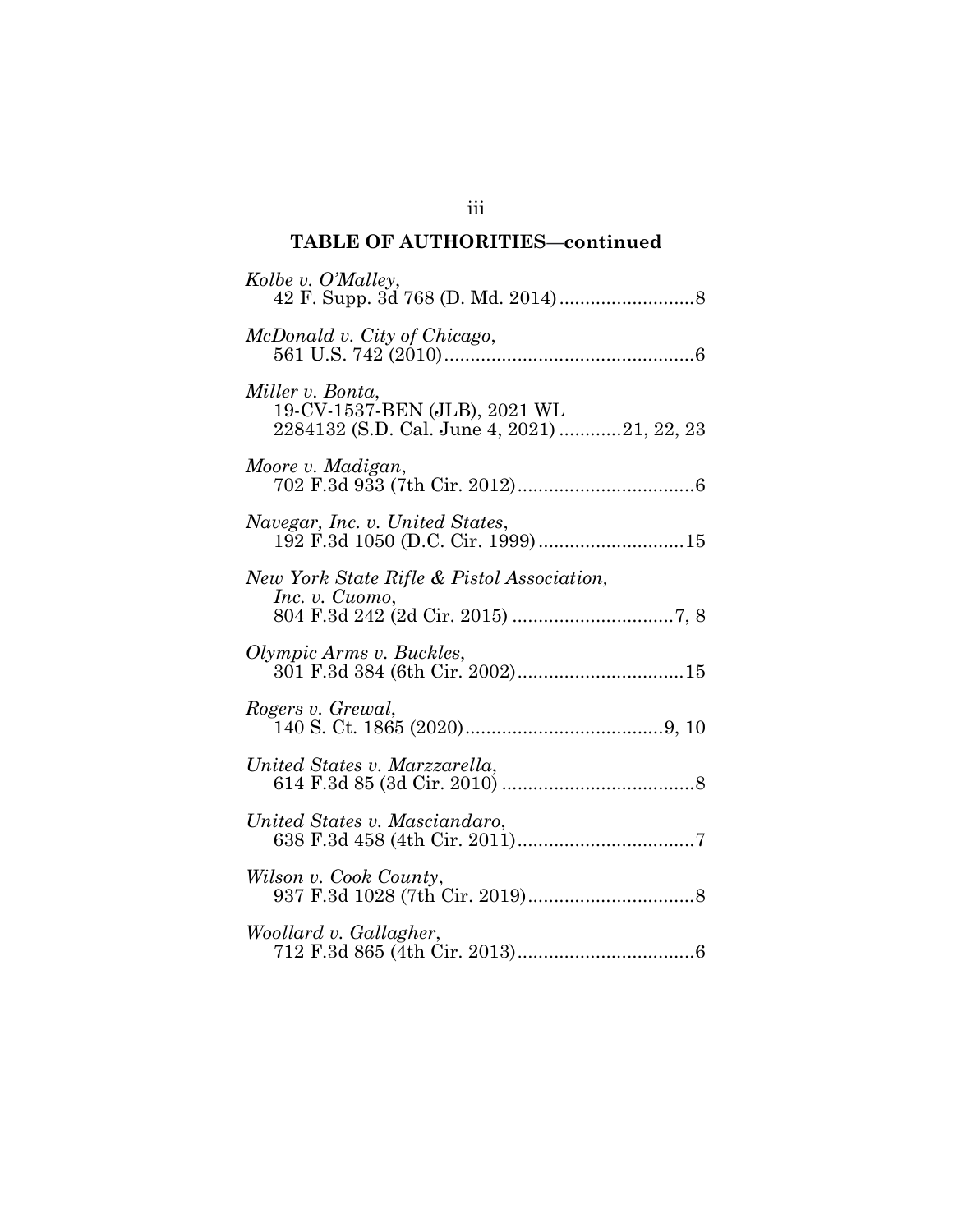| Wrenn v. District of Columbia,                                                                                                                                  |
|-----------------------------------------------------------------------------------------------------------------------------------------------------------------|
| Young v. Hawaii,                                                                                                                                                |
| <b>STATUTES</b>                                                                                                                                                 |
|                                                                                                                                                                 |
|                                                                                                                                                                 |
|                                                                                                                                                                 |
|                                                                                                                                                                 |
|                                                                                                                                                                 |
|                                                                                                                                                                 |
|                                                                                                                                                                 |
|                                                                                                                                                                 |
| An Act To Extend the Sunset on the Assault<br>Weapons Ban for 10 Years, H.R. 3831,                                                                              |
| An Act To Reinstate the Repealed Criminal<br>Provisions Relating to Assault Weapons<br>and Large Capacity Ammunition<br>Feeding Devices, H.R. 5099, 108th Cong. |
|                                                                                                                                                                 |
|                                                                                                                                                                 |
|                                                                                                                                                                 |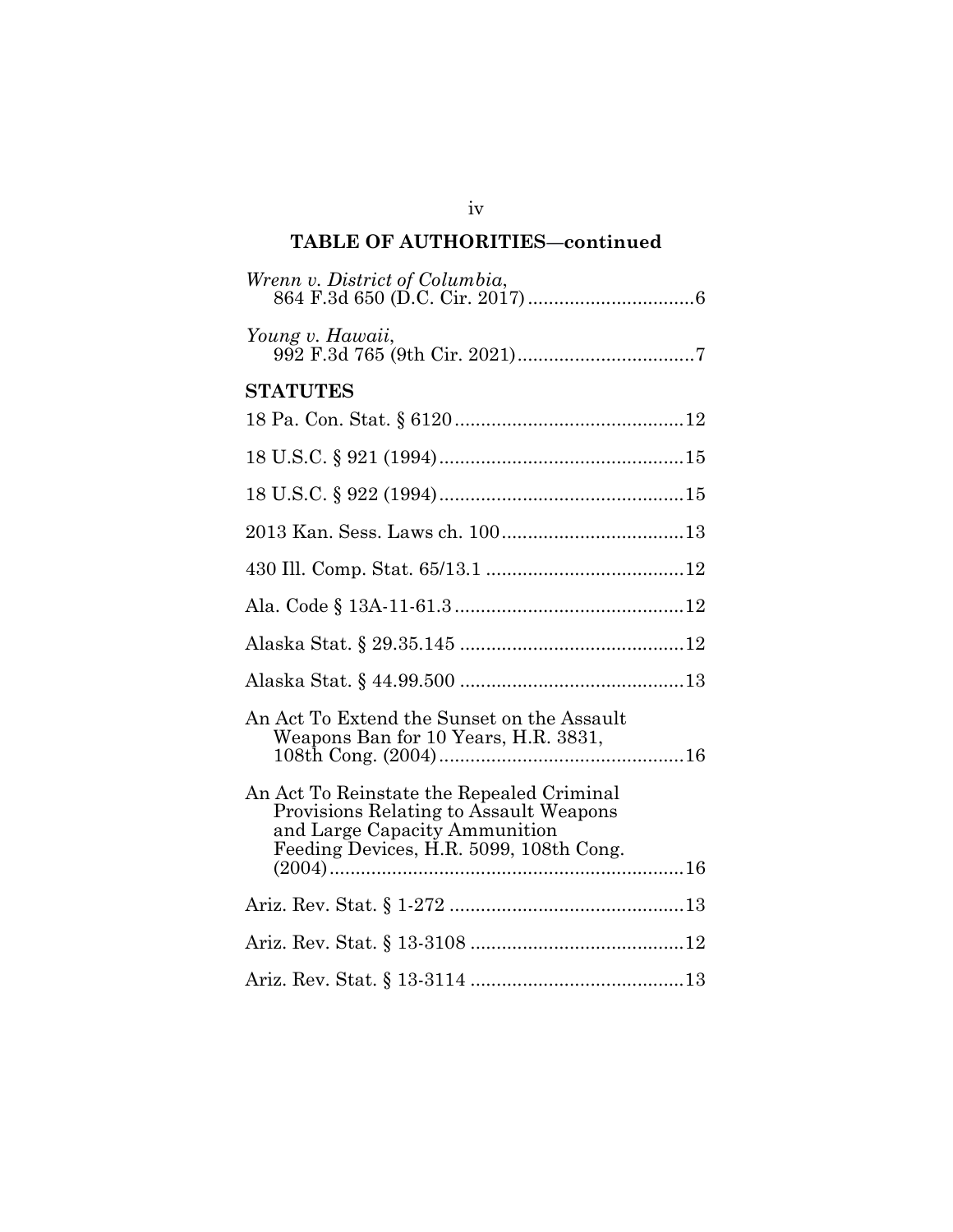| Assault Weapons Ban Reauthorization Act<br>of 2003, S. 1034, 108th Cong. §§ 2, 3      |
|---------------------------------------------------------------------------------------|
| Assault Weapons Ban Reauthorization Act<br>of 2004, S. 2109, 108th Cong. § 2 (2004)16 |
| Assault Weapons Ban Reauthorization Act<br>of 2005, S. 620, 109th Cong. § 2 (2005) 16 |
| Assault Weapons Ban Reauthorization Act<br>of 2008, H.R. 6257, 110th Cong. (2008)16   |
|                                                                                       |
|                                                                                       |
|                                                                                       |
|                                                                                       |
|                                                                                       |
|                                                                                       |
|                                                                                       |
|                                                                                       |
|                                                                                       |
|                                                                                       |
|                                                                                       |

v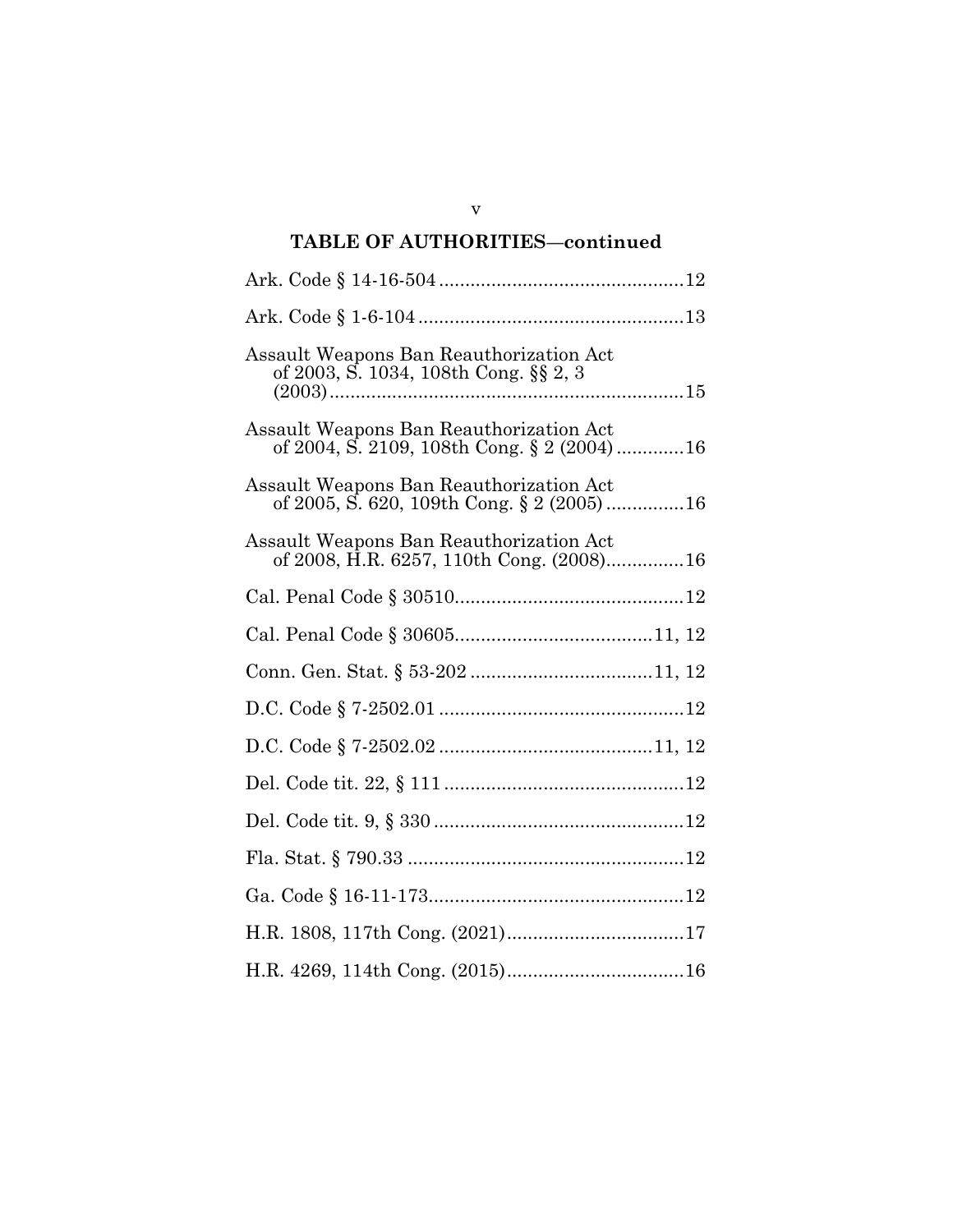| Md. Code, Crim. Law § 4-301 11, 21   |
|--------------------------------------|
|                                      |
|                                      |
| Md. Code, Pub. Safety § 5-101 11, 13 |
|                                      |
|                                      |
|                                      |
|                                      |

 $\overline{\text{vi}}$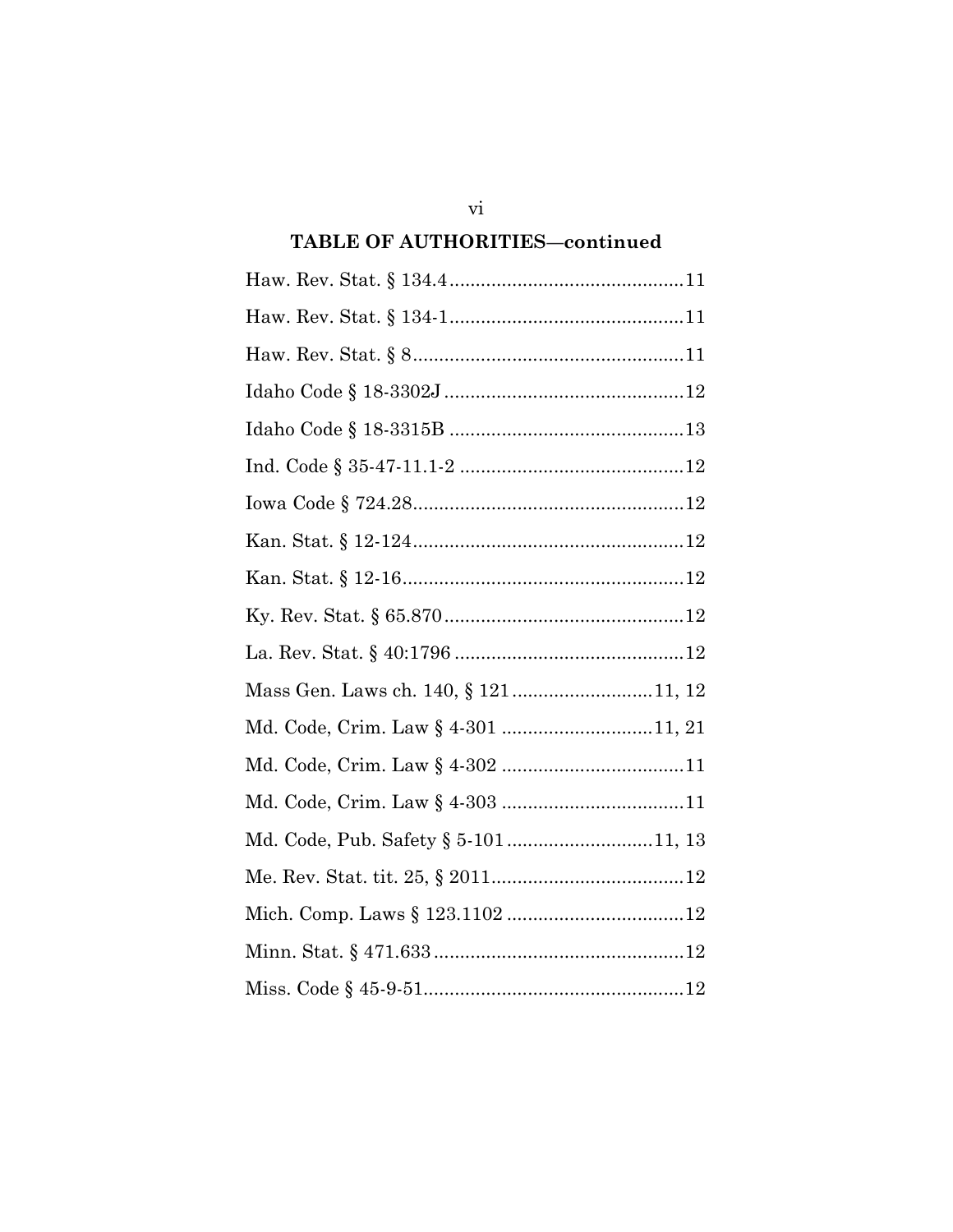vii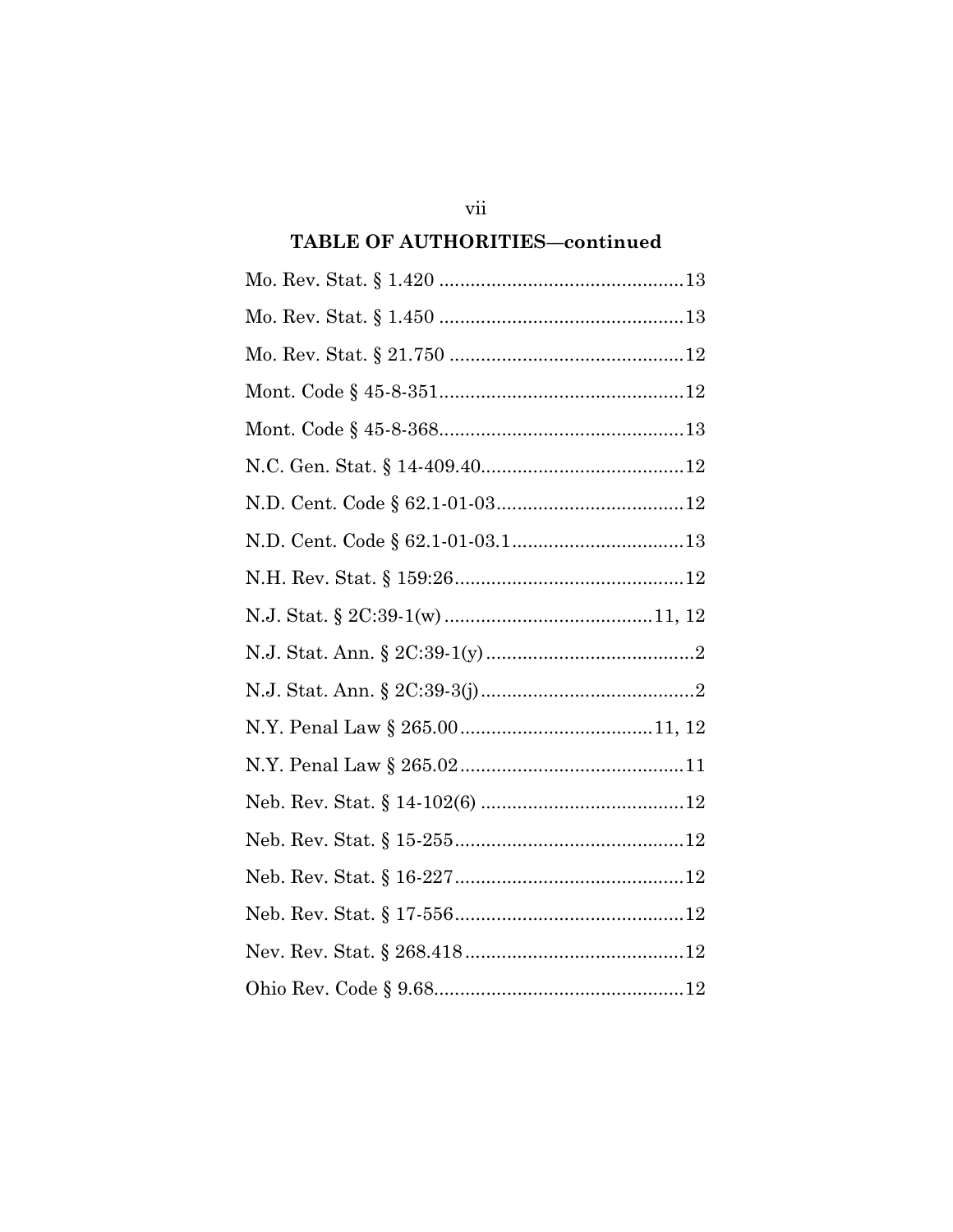viii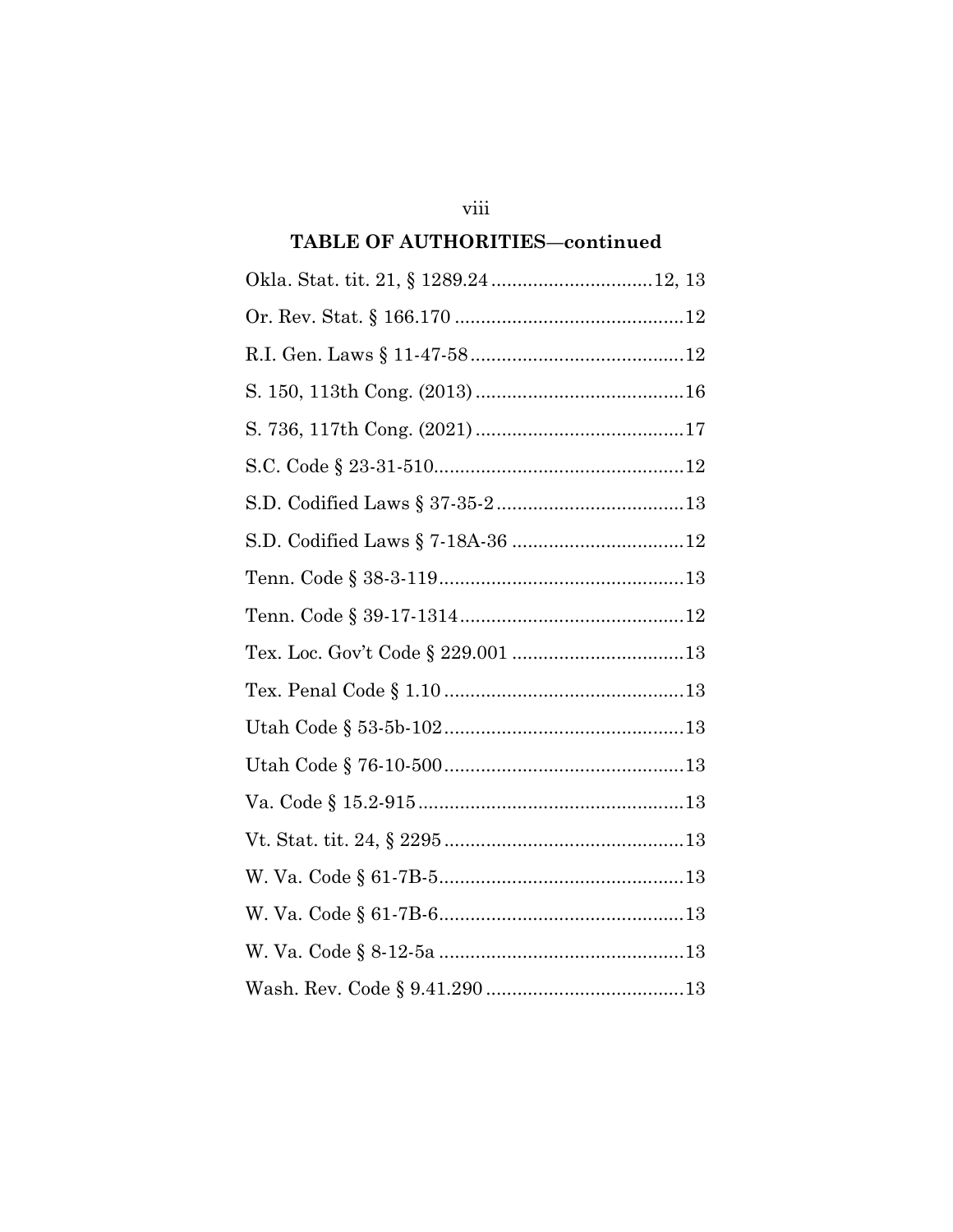| <b>OTHER AUTHORITIES</b>                                                                                                                                                                            |
|-----------------------------------------------------------------------------------------------------------------------------------------------------------------------------------------------------|
| Dennis P. Chapman, Features and Lawful<br>Common Uses of Semi-Automatic Rifles,                                                                                                                     |
| Gary Kleck, Targeting Guns: Firearms and                                                                                                                                                            |
| INST. OF MED. AND NAT'L RSCH. COUNCIL,<br>PRIORITIES FOR RESEARCH TO REDUCE<br>THE THREAT OF FIREARM-RELATED<br>VIOLENCE 15-16 (Alan I. Leshner et al.                                              |
| Michael B. de Leeuw, The (New) New<br><i>Judicial Federalism: State Constitutions</i><br>and the Protection of the Individual<br>Right to Bear Arms, 39 FORDHAM URB.                                |
| Nat'l Shooting Sports Found., NSSF<br>Releases Most Recent Firearm Production<br><i>Figures</i> (Nov. 16, 2020),<br>https://www.nssf.org/articles/nssf-<br>releases-most-recent-firearm-production- |

ix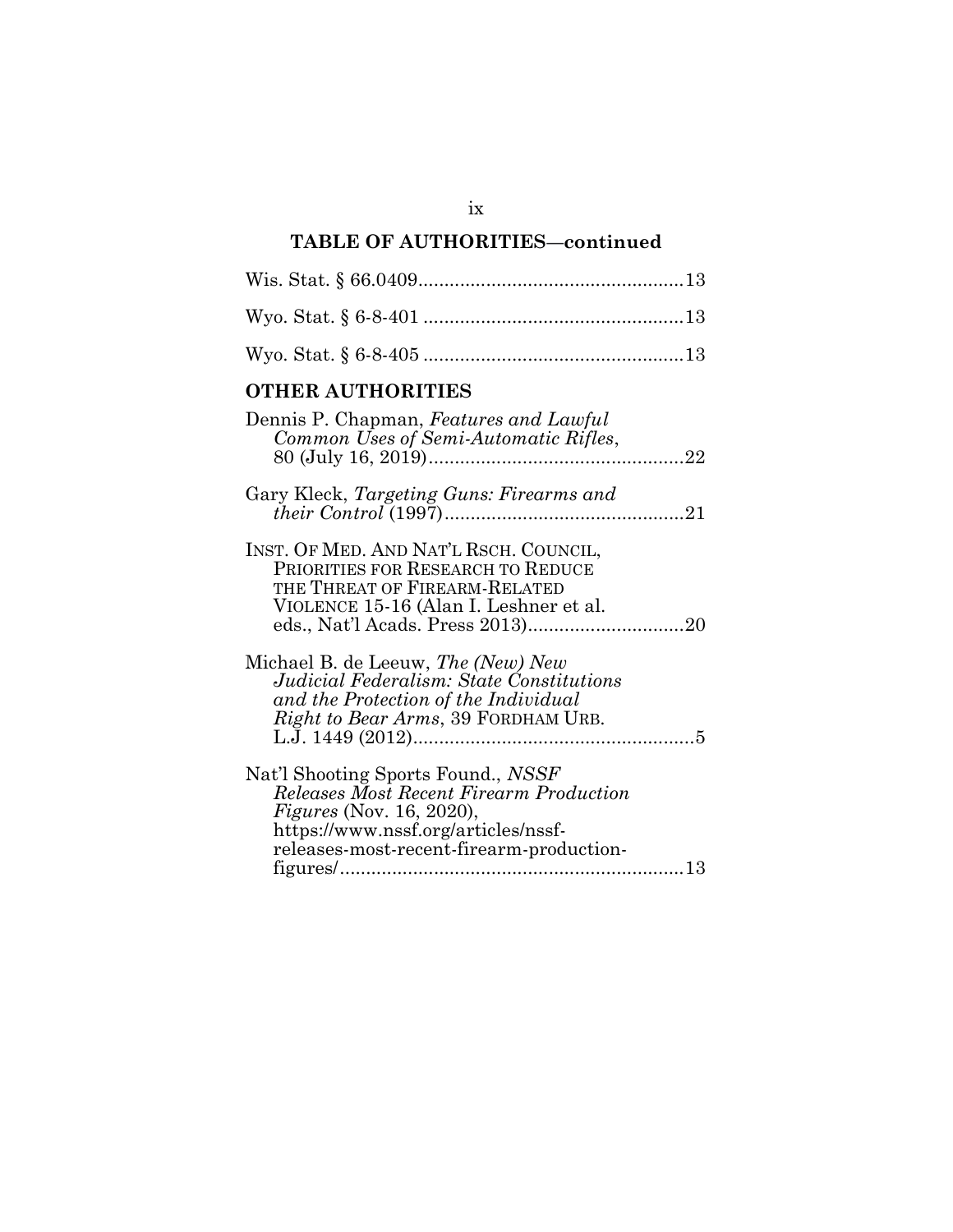| Remarks by President Biden in Address to a<br><i>Joint Session of Congress</i> , THE WHITE<br>HOUSE (Apr. 28, 2021),<br>https://www.whitehouse.gov/briefing-<br>room/speeches-remarks/2021/04/29/ |
|---------------------------------------------------------------------------------------------------------------------------------------------------------------------------------------------------|
| remarks-by-president-biden-in-address-                                                                                                                                                            |
| Richard M. Re, Narrowing Supreme Court<br>Precedent from Below, 104 GEO. L.J. 921                                                                                                                 |
| Scott Engen, The History of the 1911 Pistol,                                                                                                                                                      |
| Stop Gun Violence: Ghost Guns: Hearing<br>before the Subcomm. on the Const.,<br>Comm. on the Judiciary, 117th Cong. 11                                                                            |
| <b>CONSTITUTIONAL PROVISIONS</b>                                                                                                                                                                  |
|                                                                                                                                                                                                   |

## x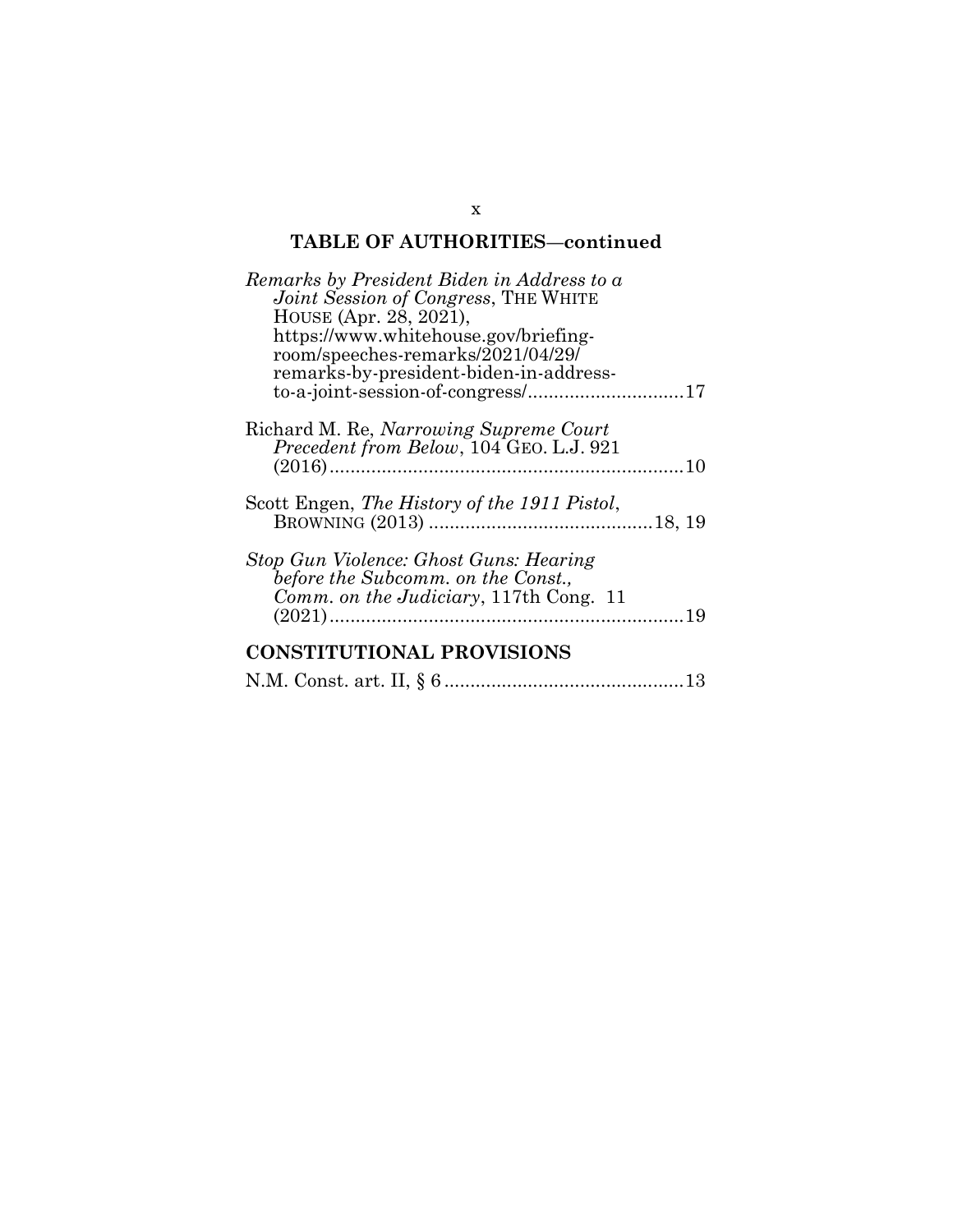#### INTEREST OF AMICI CURIAE

Amici Curiae—the States of Arizona, West Virginia, Alabama, Alaska, Arkansas, Florida, Georgia, Idaho, Indiana, Kansas, Kentucky, Louisiana, Mississippi, Missouri, Montana, Nebraska, New Hampshire, Ohio, Oklahoma, South Carolina, South Dakota, Texas, Utah, Virginia, and Wyoming ("Amici States")—file this brief in support of Petitioners.1 The undersigned are their respective states' chief law enforcement or chief legal officers and have authority to file briefs on behalf of the states they represent.

Amici States protect public safety and advance citizen interests by allowing individuals to lawfully possess and use arms the challenged Maryland law would ban. In fact, Amici States are among the fortythree states that permit the commonly used civilian firearms that Maryland has banned outright (the "Affected Firearms"). These States have advanced their compelling interests in promoting public safety, preventing crime, and reducing criminal firearm violence without a rifle ban such as the one here.

The other states' experience shows that the Affected Firearms are common to the point of ubiquity among law-abiding gun owners. Allowing their use promotes public safety. Meanwhile, calling the Affected Firearms "assault weapons" is a misnomer. Lawabiding individuals use them in a variety of peaceful civilian activities, and the guns are no more lethal than many other rifles chambered in similar calibers

<sup>1</sup> Counsel of record for all parties received notice of Amici States' intent to file at least ten days prior to this brief's due date. See Sup. Ct. R. 37.2(a).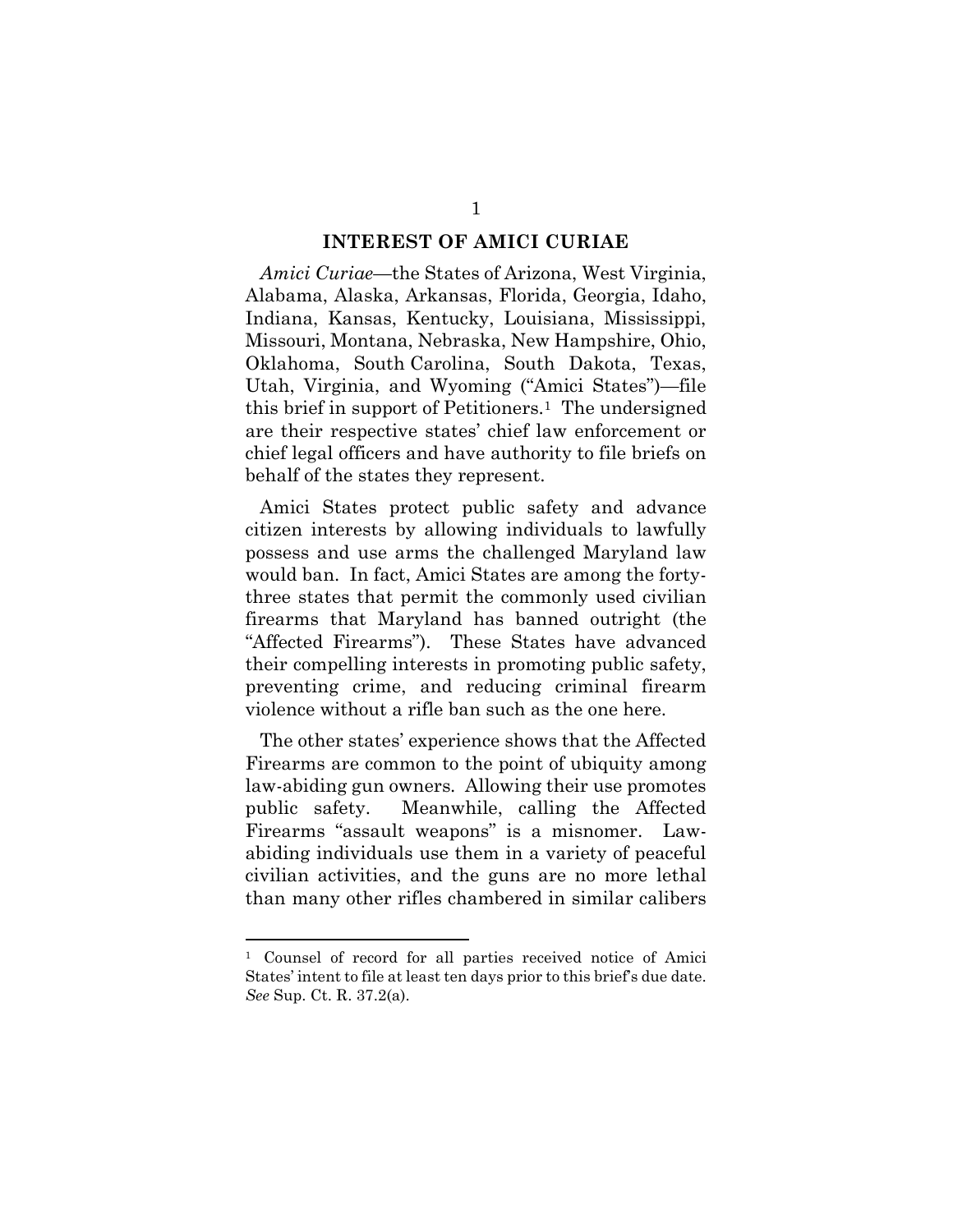that Maryland's ban does not reach. There is nothing sinister about citizens bearing the Affected Firearms. Indeed, many of these firearms advantage individuals who find standard guns more challenging to operate. In short, law-abiding citizens bearing the Affected Firearms benefit public safety, counter-balance the threat of illegal gun violence, and help make our streets safer.

Amici States believe that in upholding Maryland Code, Criminal Law 4-303 ("the Act"), the Fourth Circuit erroneously construed the U.S. Constitution, thereby compromising the Second Amendment rights of millions of citizens. Amici States therefore wish to provide their unique perspective on these constitutional questions and protect the critical rights at issue, including the rights and interests of their own citizens.

Amici States file this brief because Maryland's law goes too far. States may enact reasonable firearm regulations that do not categorically ban common arms core to the Second Amendment. But the challenged law fails because it is broadly prohibitive rather than regulatory. The Court should not allow Maryland to invade its own citizens' constitutional rights. And it should not permit the Fourth Circuit to imperil the rights of citizens in other states with its analysis, either.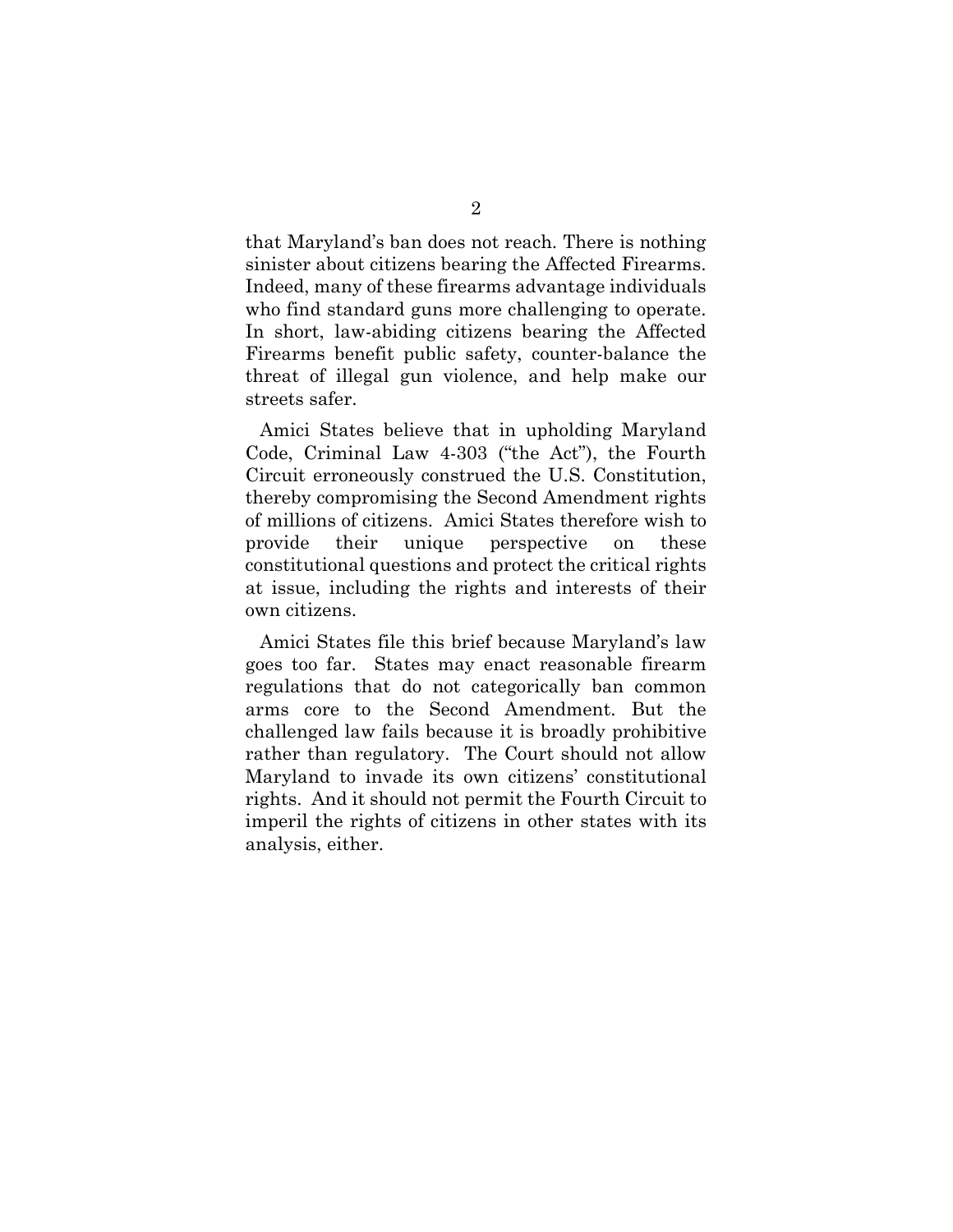#### SUMMARY OF ARGUMENT

This case presents the Court with a unique chance to provide additional guidance to the lower courts about the scope of the individual right protected under the Second Amendment. Fifteen years after Heller, lower courts continue to refuse to recognize the full extent of that right. For example, while some lower courts have correctly concluded that the Second Amendment protects the right to carry arms outside of the home, others have concluded that the Second Amendment does not confer such a right. Lower courts have also, inconsistent with Heller, upheld broad bans on constitutionally protected arms so long as some arms of some type remain available for use. And many lower courts continue to utilize "tiers of scrutiny with interst balancing" tests to uphold nearly all firearm regulations. This case is an ideal vehicle to provide clarity in each of those areas.

If left untouched, Maryland's unconstitutional ban on firearms commonly possessed by law-abiding citizens for lawful purposes, and others like it, threatens the constitutional rights of all Americans. If a sufficient number of states are allowed to impose such bans, it could pave the way for future courts to find that such weapons now owned by millions are no longer in common lawful use. Such an attempt to artificially change the firearms landscape justifies this Court's review. Left to fester, the continued violation of citizens' rights in states like Maryland could result in a renewed federal ban (as was passed in 1994 and continues to be introduced by certain members of Congress), which would infringe the rights of all Americans.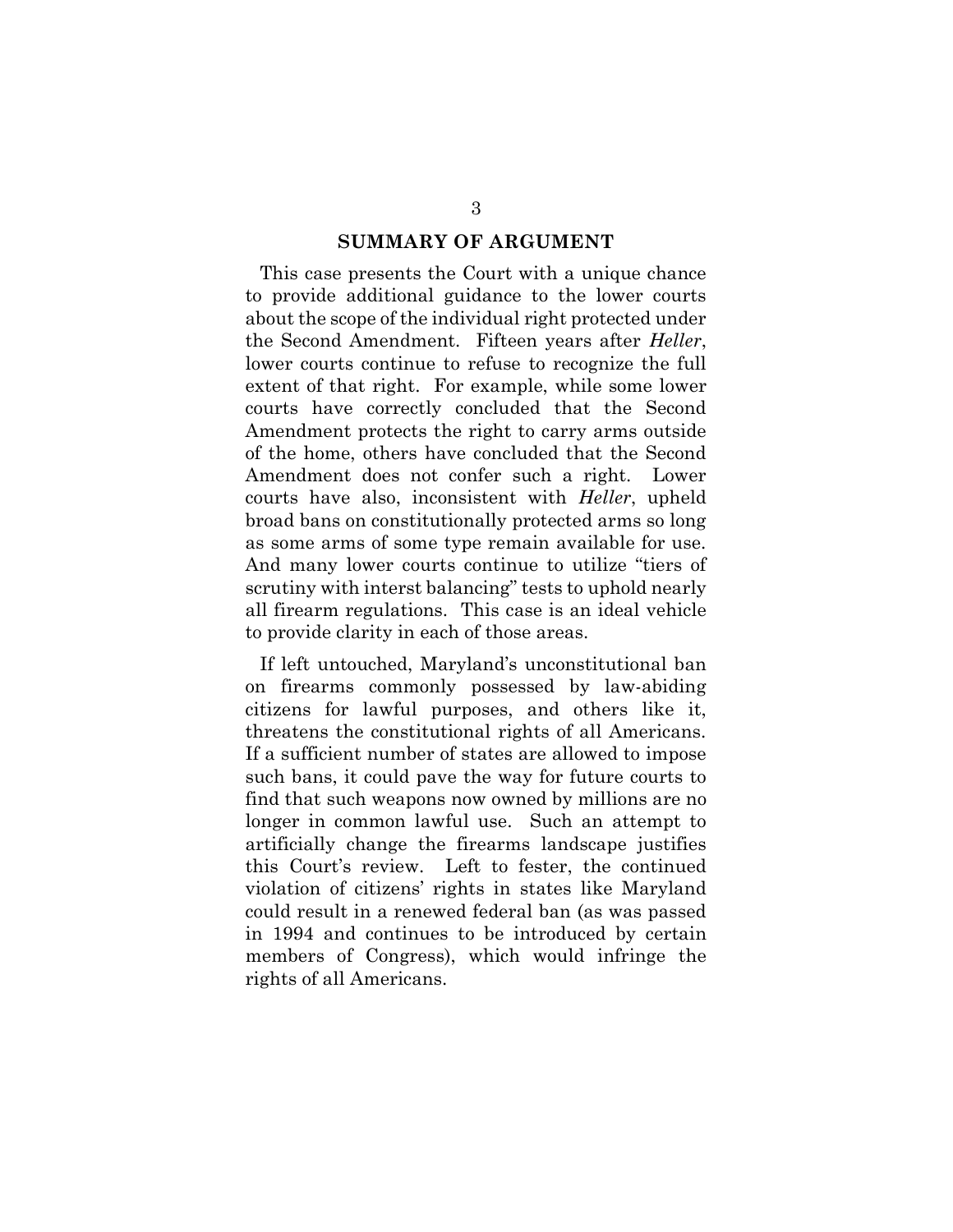Rather than asking whether law-abiding citizens commonly use a banned firearm for lawful purposes, the Fourth Circuit asks whether the firearm is most useful in military service. If so, the ban is upheld. Not only is that novel standard inconsitent with the Court's existing Second Amendment jurisprudence, the standard leads to absurd results: a firearm declared most useful in military service is eligible for a ban regardless of whether the weapon is in common, lawful use by the civilian population (thus contradicting the military use conclusion). Correcting the Fourth Circuit's wayward standard, in and of itself, justifies review.

Lastly, lawful possession of weapons subject to Maryland's ban, such as modern sporting rifles, improves public safety. The features of modern sporting rifles benefit people of smaller stature or limited strength, who count on a firearm to reverse the disadvantage they face when defending against a larger attacker. And particular features targeted by Maryland's ban, such as flash hiders and folding stocks, serve the public interest by increasing the likelihood of a weapon's safe use in self-defense. The former decreases the odds a defender will suffer impaired sight and lose accuracy due to muzzle flash, risking collateral damage, and the latter allows for better storage and access to the firearm in tight living quarters, as are often found in densely populated areas.

For these reasons, Maryland's unconstitutional ban and the Fourth Circuit's mis-reading of precedent justify this Court's review and reversal of the decisions below.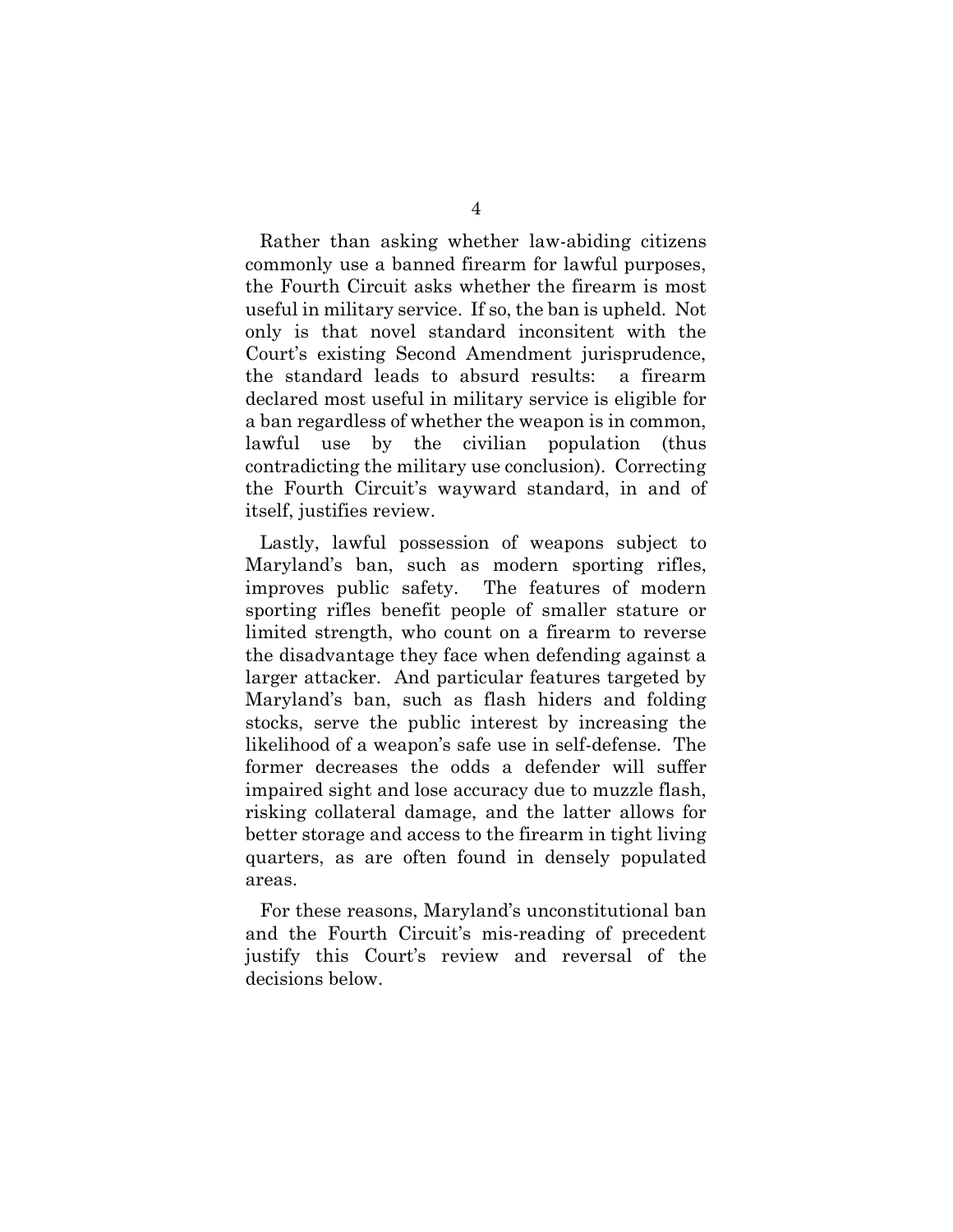#### ARGUMENT

## I. The Court Should Grant Review To Reaffirm Heller's Meaning In The Face Of Continuing Confusion In The Lower Courts.

The Court should grant certiorari for one simple reason: the lower courts need help. In the almost fifteen years since the Court decided Heller, lower courts have construed it inconsistently and narrowly. And while the Court has addressed at least one outrageous case, see, e.g., Caetano v. Massachusetts, 577 U.S. 411 (2016) (per curiam) (reversing decision affirming state ban on stun guns), it has become increasingly clear that the lower courts require a firmer hand. Even these many years later, the lower courts do not appear to have "any firm idea about who the Second Amendment protects, what the Second Amendment protects, where those protections exist, and—to the extent that they do exist—why they exist." Michael B. de Leeuw, The (New) New Judicial Federalism: State Constitutions and the Protection of the Individual Right to Bear Arms, 39 FORDHAM URB. L.J. 1449, 1450 (2012). This case offers a unique chance for the Court to resolve these questions. It fairly presents multiple important questions that have confounded the lower courts, and it is the right vehicle to reiterate that Heller means what it says.

1. Take first the issue of guns outside the home. Heller expressly held that the Second Amendment secures an individual's right to "possess and carry weapons in case of confrontation." District of Columbia v. Heller, 554 U.S. 570, 592 (2008). The opinion then discussed, at length, the many historical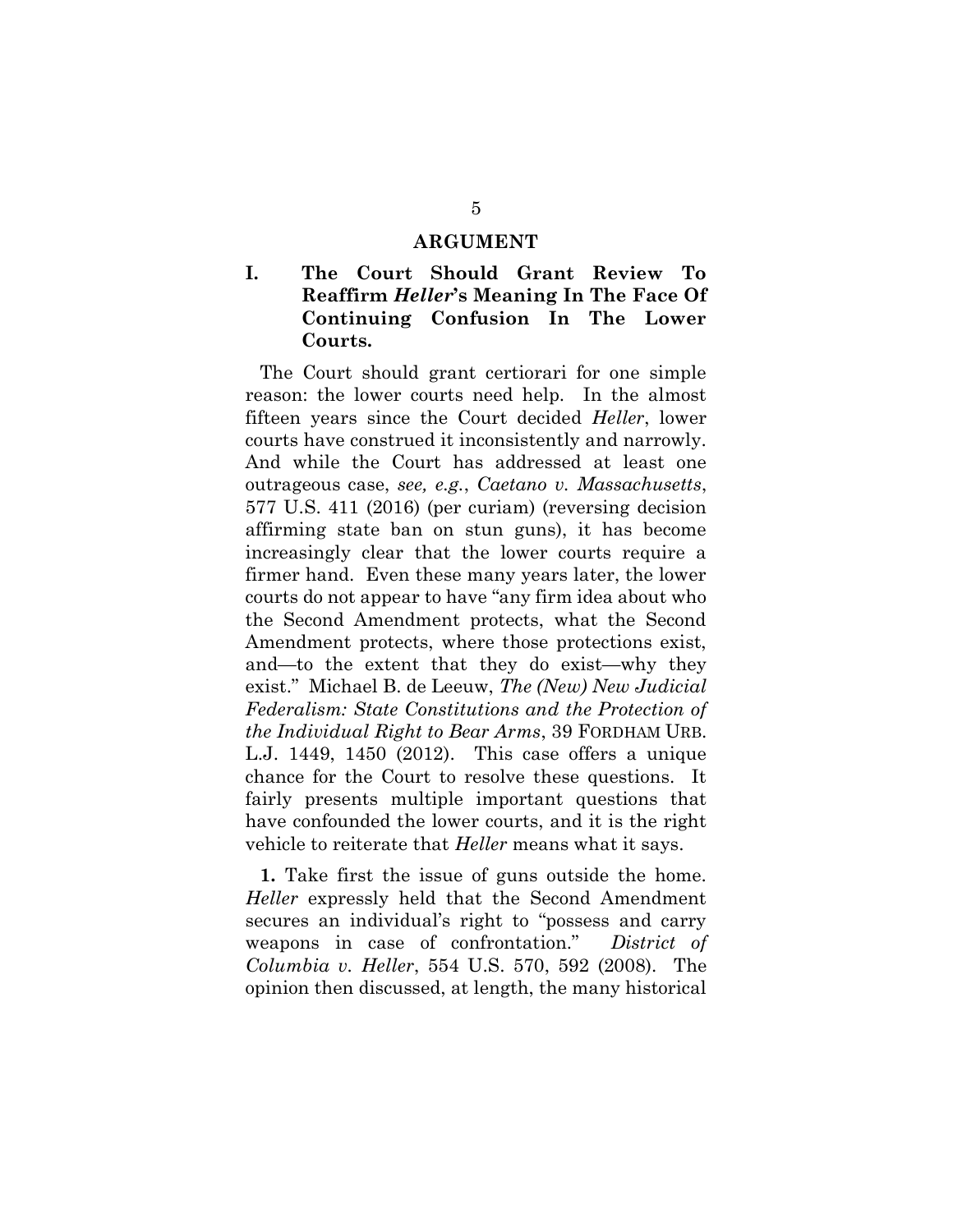sources from colonial times that contemplated carrying weapons outside the home. See, e.g., id. at 601 (discussing Georgia's 1770 law requiring "men who qualified for militia duty … to carry arms to public places of worship") (cleaned up); see also id. at 585-86, 602, 628-30 (similar state law examples from the founding era). So while "self-defense within the home" is the "most notabl[e]" application of the Second Amendment, it is not the *only* place the right applies. McDonald v. City of Chicago, 561 U.S. 742, 780 (2010).

Some courts, then, have correctly held that the Second Amendment protects the right to carry arms outside the home. Confrontations, after all, "are not limited to the home." Moore v. Madigan, 702 F.3d 933, 935-36 (7th Cir. 2012) (Posner, J.) ("Heller repeatedly invokes a broader Second Amendment right than the right to have a gun in one's home."); Wrenn v. District of Columbia, 864 F.3d 650, 661 (D.C. Cir. 2017) ("[T]he individual right to carry common firearms beyond the home for self-defense ... falls within the core of the Second Amendment's protections.").

Yet a great many other lower courts have bypassed Heller and found that the Second Amendment does not confer a right to carry arms in public spaces. See Gould v. Morgan, 907 F.3d 659, 671 (1st Cir. 2018) (holding that the "core Second Amendment right is limited to self-defense in the home," and collecting authorities). Others have at least expressed doubt that such a right exists. See, e.g., Drake v. Filko, 724 F.3d 426, 430 (3d Cir. 2013); Woollard v. Gallagher, 712 F.3d 865, 876 (4th Cir. 2013); Kachalsky v. Cnty. of Westchester, 701 F.3d 81, 89 (2d Cir. 2012); United States v. Masciandaro, 638 F.3d 458, 475 (4th Cir.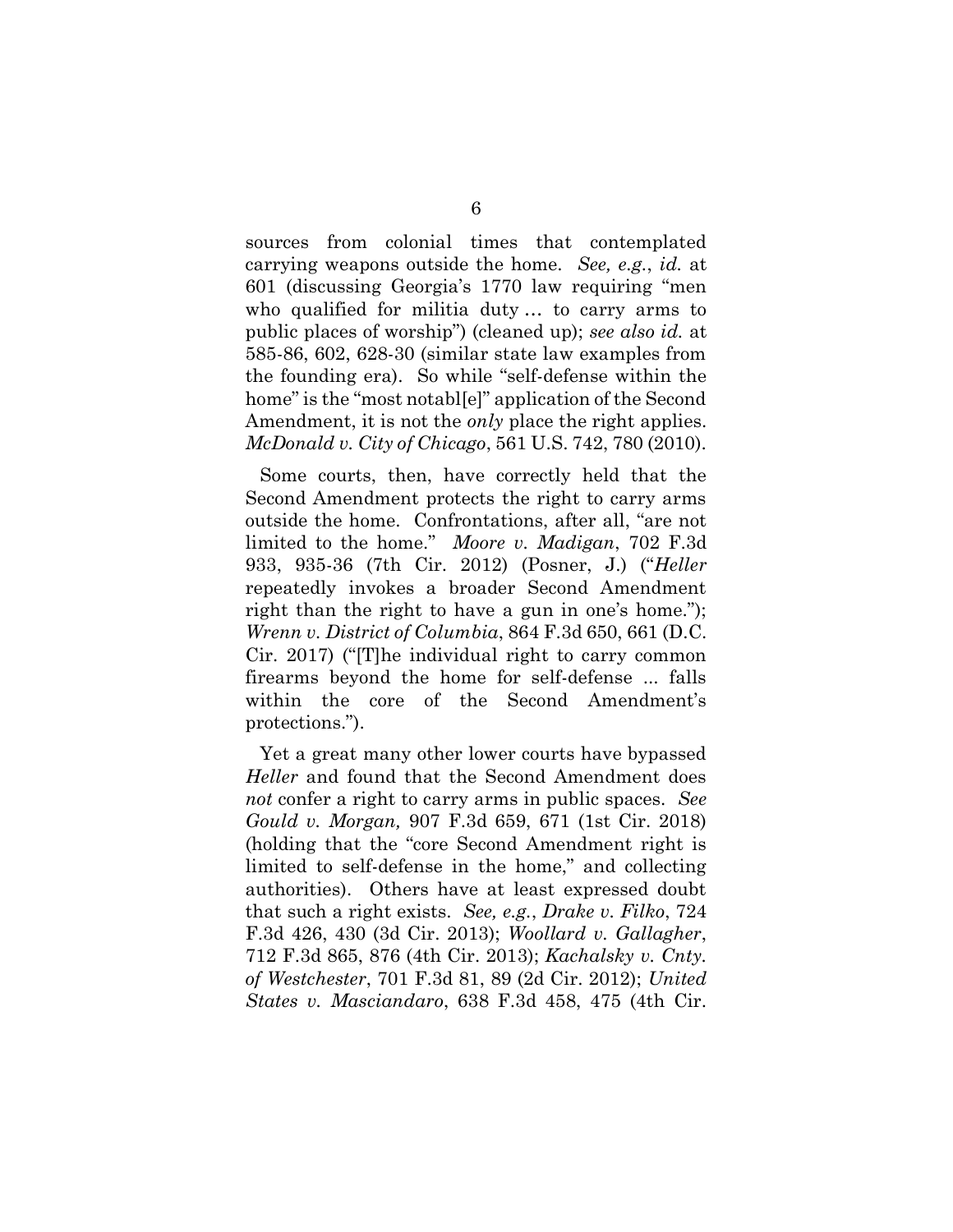2011). Indeed, purporting to rely on the same "historical record" that drove Heller, the Ninth Circuit has flatly declared that "[t]here is no right to carry arms openly in public; nor is any such right within the scope of the Second Amendment." Young v. Hawaii, 992 F.3d 765, 821 (9th Cir. 2021).

2. Lower courts have also justified broad bans on constitutionally protected arms so long as some arms of some type remain available for use. Courts seem to give weight to the availability of other arms so long as the case does not involve a handgun ban of the sort seen in Heller. See, e.g., Friedman v. City of Highland Park, 784 F.3d 406, 411 (7th Cir. 2015) ("[A]llowing the use of most long guns plus pistols and revolvers ... gives householders adequate means of defense."); New York State Rifle & Pistol Ass'n, Inc. v. Cuomo, 804 F.3d 242, 260 (2d Cir. 2015) (same); Heller v. District of Columbia ("Heller II"), 670 F.3d 1244, 1262 (D.C. Cir. 2011) (same). But Heller was blunt on this issue, too: An unconstitutional abridgement of the Second Amendment (whether involving handguns or otherwise) cannot be saved by the fact that "the possession of other firearms ... is allowed." 554 U.S. at 629. Courts must analyze laws restricting constitutional gun ownership on their own terms, not by imagining how many other restrictions a State potentially could have enacted, too. And nothing in Heller says this principle uniquely applied to handguns. Nor is this problem confined to the circuit courts; district courts are confused about this alternative-arms test as well—unsurprisingly, divorced as it is from Heller. Compare Avitabile v. Beach, 368 F. Supp. 3d 404, 416 (N.D.N.Y. 2019) (finding that a statewide ban on civilian possession of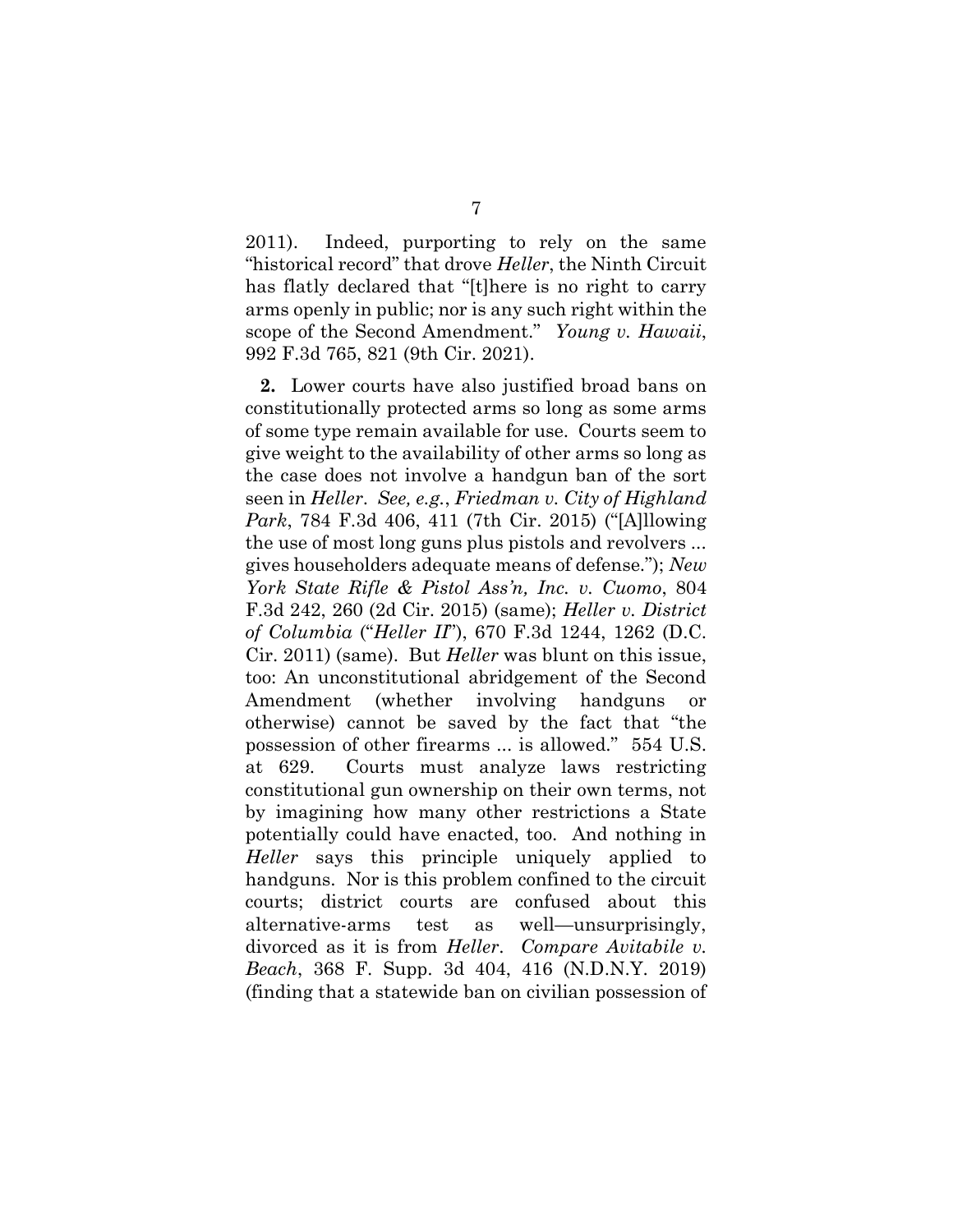tasers and stun guns could not be justified by alternative means of defense), with Kolbe v. O'Malley, 42 F. Supp. 3d 768, 790 (D. Md. 2014) (holding that the broad Maryland ban at issue was sustainable in part because it did not "prevent an individual from keeping a suitable weapon for protection"). Without guidance from this Court, lower courts might trim the Second Amendment to almost nothing, so long as regulators leave untouched some narrow class of arms.

3. Lastly, but perhaps most importantly, lower federal courts have applied various tiers of scrutiny that are nowhere to be found in Heller. Heller said only that an outright ban on a class of weapons commonly used for self-defense would "fail constitutional muster" under "any of the standards of scrutiny that [this Court has] applied to enumerated constitutional rights." 554 U.S. at 628-29. It pointedly "decline[d] to establish a level of scrutiny for evaluating Second Amendment restrictions." Id. at 634. Even so, lower courts have gone about fashioning these levels themselves. Most often, they apply a level—usually intermediate—that justifies upholding bans on possessing types or classes of firearms beyond handguns. See, e.g., Heller II, 670 F.3d at 1261-63 (intermediate scrutiny); Cuomo, 804 F.3d at 260 (same); Fyock v. Sunnyvale, 779 F.3d 991, 999 (9th Cir. 2015) (same); United States v. Marzzarella, 614 F.3d 85, 97 (3d Cir. 2010) (same); Wilson v. Cook Cnty., 937 F.3d 1028, 1033 (7th Cir. 2019) (same). Worse still, the lower courts have created a Second Amendment-specific gloss on intermediate scrutiny, "fill[ing] [a] self-created analytical vacuum with a two-step inquiry that incorporates tiers of scrutiny on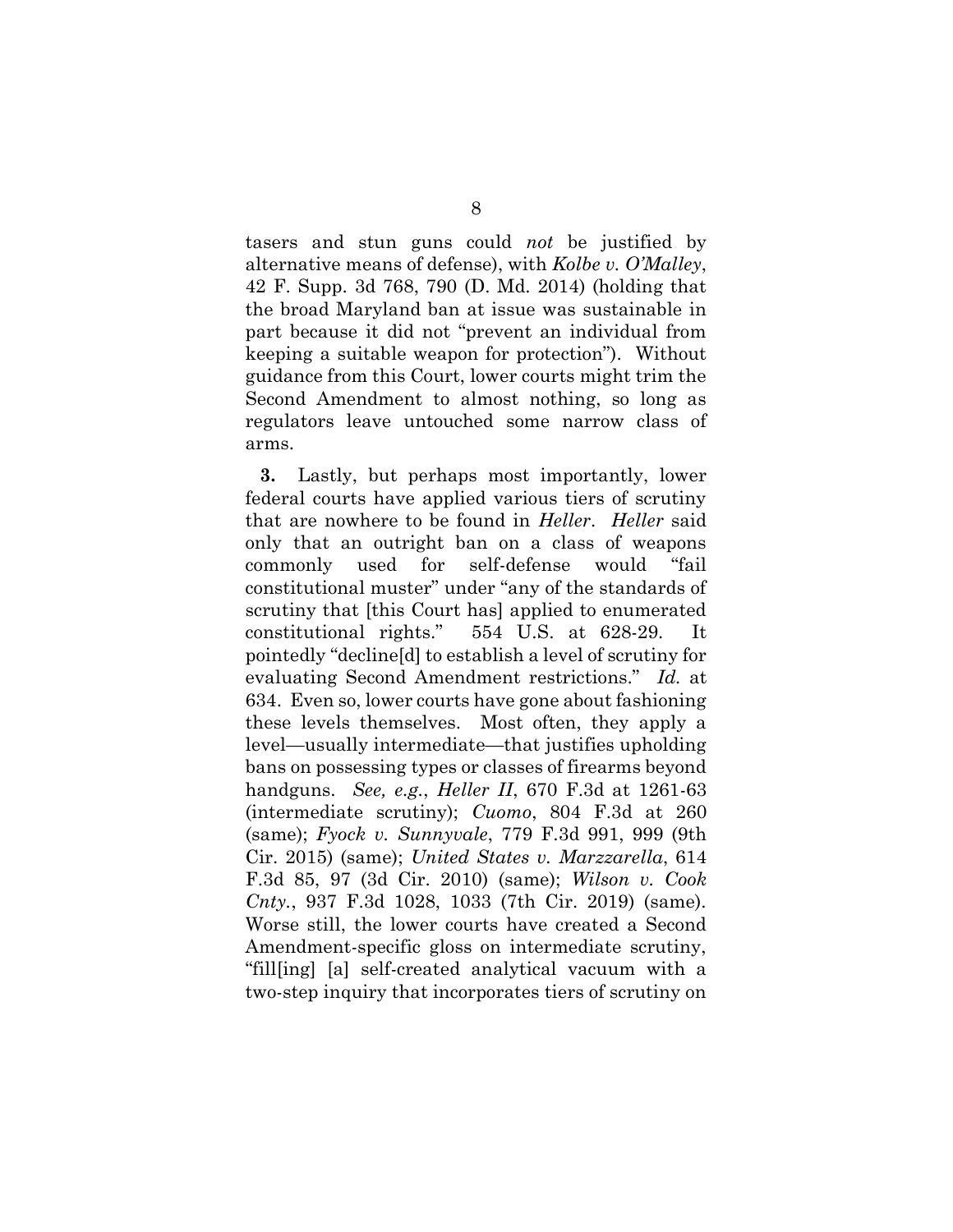a sliding scale"—a scale that almost invariably favors restriction over rights. Rogers v. Grewal, 140 S. Ct. 1865, 1866 (2020) (Thomas, J., dissenting from the denial of certiorari).

And make no mistake: some lower courts have used these doctrinal uncertainties to keep the Second Amendment right alive in only the narrowest ways. One striking example is the Ninth Circuit's decision in Jackson v. City and County of San Francisco. There, the court upheld "a flat prohibition on keeping unsecured handguns in the home." 746 F.3d 953, 962 (9th Cir. 2014). The statute there required firearms to be "stored in a locked container or disabled with a trigger lock" whenever they were not on the homeowner's person. Id. at 958. The Ninth Circuit held this mandate did not amount to a "substantial burden on [a] Second Amendment right." Id. at 965. The problem? *Heller* held unconstitutional a D.C. "requirement ... that firearms in the home be rendered and kept inoperable at all times"—a restriction essentially identical to the one the Ninth Circuit left in place in San Francisco. 554 U.S. at 630. Heller says that the Second Amendment protects the right to keep a firearm "operable for the purpose of immediate selfdefense," id. at 635, and that laws render guns inoperable make self-defense practically "impossible" in certain routine circumstances, id. at 630. But the Ninth Circuit perceived enough ambiguity in Heller to revive those impermissible restrictions anyway.

\* \* \* \*

This case provides a clean opportunity to fix these misapplications. The Maryland statute here applies inside and outside the home alike. It constitutes a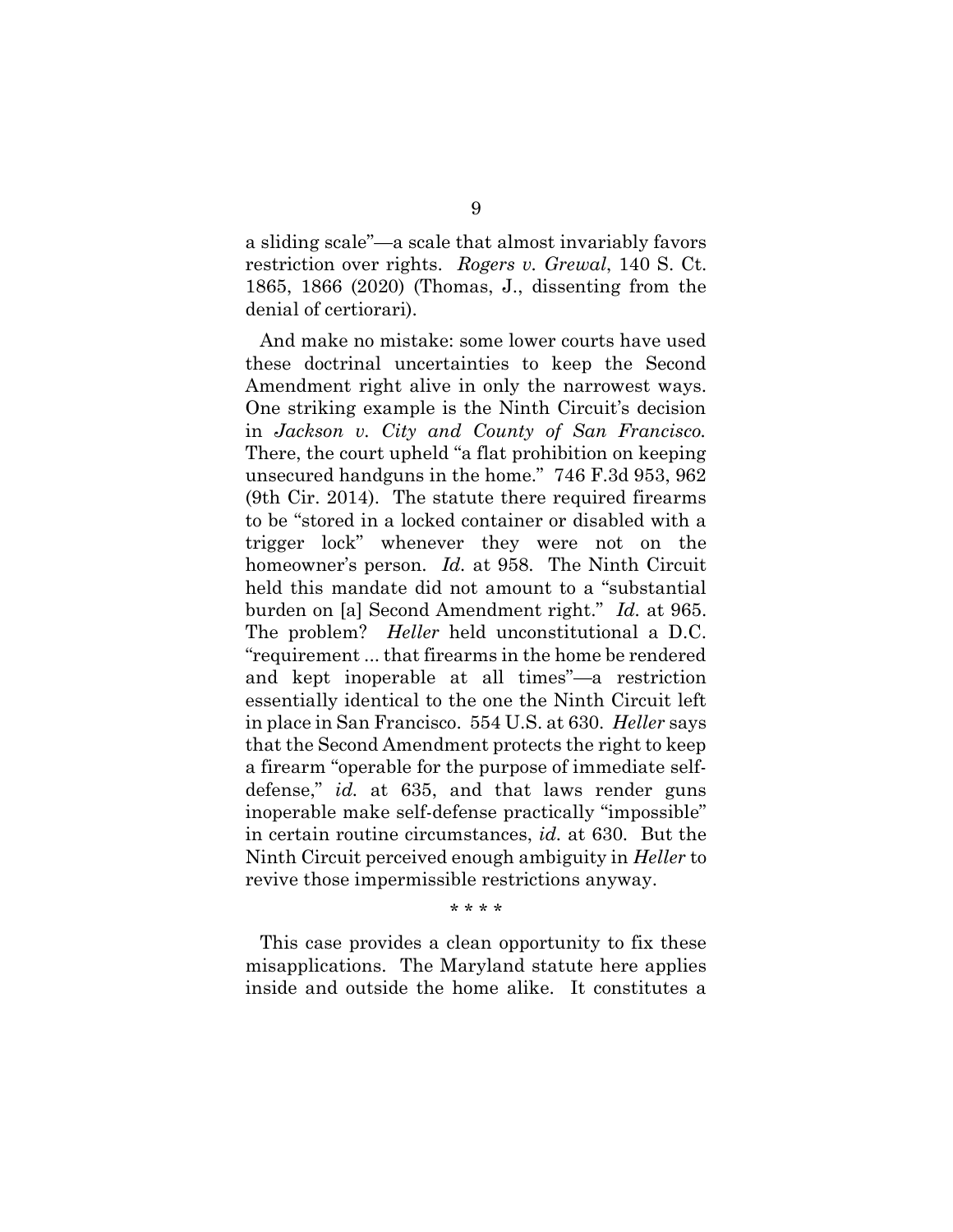broad ban on an entire class of weapons. It undermines the ability of Marylanders and others in the Fourth Circuit to defend themselves. And the Fourth Circuit sustained the law using a flawed intermediate-scrutiny framework. See Kolbe v. Hogan, 849 F.3d 114, 138 (4th Cir. 2017).

The Court should grant the Petition to reiterate what should have been obvious: Heller was not a oneday ticket to ride. In contrast, if the Court fails to act, "the passage of time" will continue to see "Heller's legacy shrink to the point that it may soon be regarded as mostly symbolic." Richard M. Re, Narrowing Supreme Court Precedent from Below, 104 GEO. L.J. 921, 962-63 (2016). For a decade-and-a-half, Heller has been dangerously "narrowed from below." Id.; accord Rogers, 140 S. Ct. at 1866 (Thomas, J., dissenting from the denial of certiorari) ("Instead of following the guidance provided in *Heller*, [many lower] courts minimized that decision's framework."). It is time to reverse that trend.

II. The Decision Below Exacerbates Confusion That In Turn Threatens The Laws And Policy Preferences Of Amici States.

The Court should also grant certiorari because allowing States and Congress to enact laws like Maryland's injures Amici States. Like most States, Amici States have laws and policies protecting the legal status of modern sporting rifles. But decisions like the one below invite more states to pass broad bans in the hopes of skewing the Second Amendment analysis in an "anti-arms" direction. And they encourage a renewed federal ban on possession of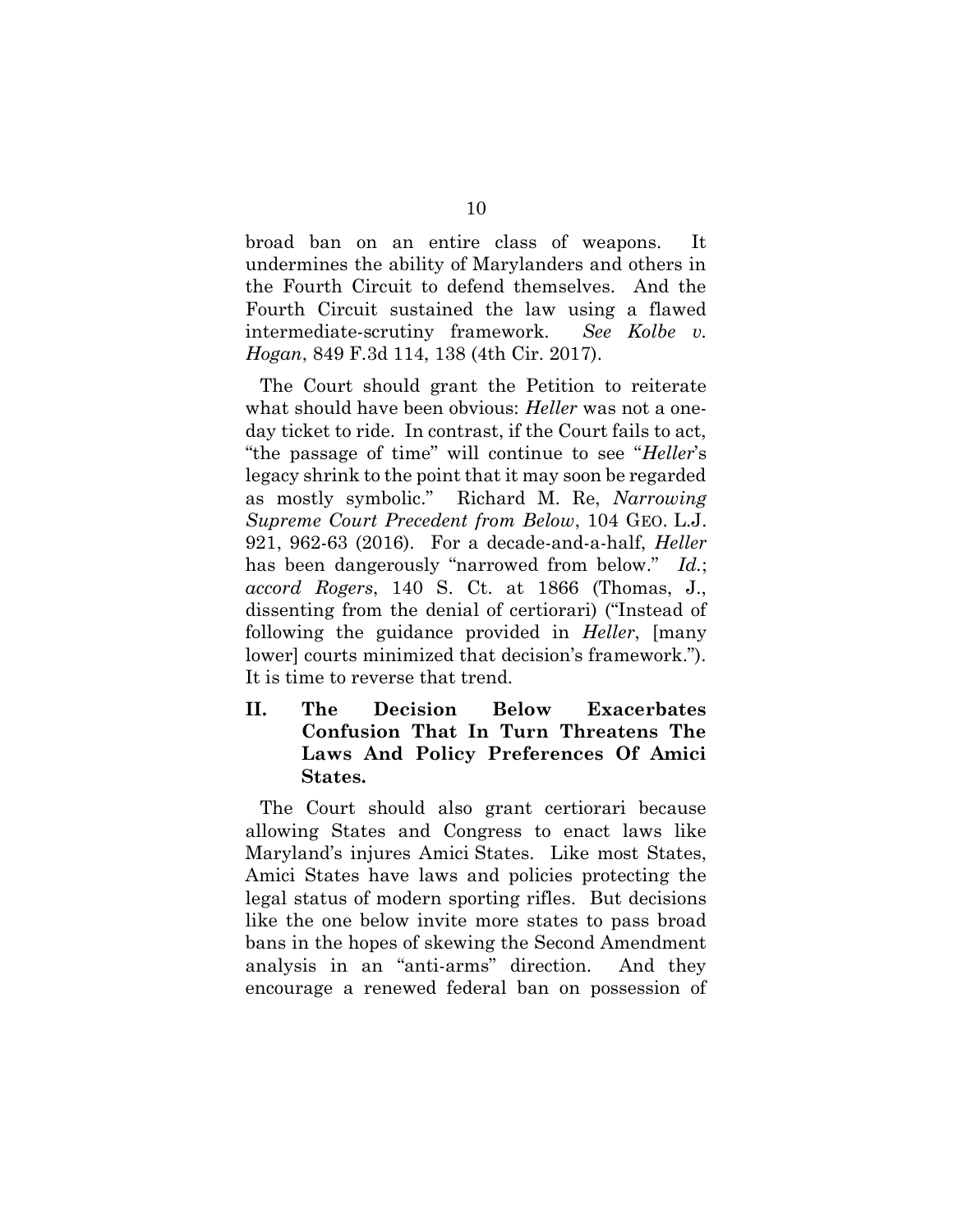these firearms. Besides being unconstitutional in its own right, that ban would displace the reasoned policy judgments of most States, creating tension between these States and the federal government. This Court should not wait to halt these troubling developments.

1. Firearms bans like Maryland's are rare. The law challenged here generally prohibits the possession, sale, transfer, or receipt of so-called "assault weapons." Md. Code, Crim. Law § 4-303(a); see also id. §§ 4-302, 303(b) (defining various narrow exceptions). The law defines "assault weapons" broadly: the term includes semiautomatic rifles with "an overall length of less than 29 inches," those with a fixed ammunition capacity of more than ten rounds, and those with the ability to accept a detachable magazine and that have two of three other specific features (a folding stock, a grenade or flare launcher, or a flash suppressor). Id.  $\S$  4-301(d), (h). The law also automatically labels 45 specific makes and models of firearms—along with undefined "copies" of them—as "assault weapons." Id. § 4-301(b), Md. Code, Pub. Safety  $\S 5-101(r)(2)$ .

Only six other States and the District of Columbia have any type of ban on possessing semi-automatic rifles or handguns. See Cal. Penal Code § 30605; Conn. Gen. Stat. §§ 53-202a–53-202o; D.C. Code § 7- 2502.02; Haw. Rev. Stat. § 134.4; Mass Gen. Laws ch. 140, §§ 121, 131M; N.J. Stat. § 2C:39-1(w), 5; N.Y. Penal Law § 265.00, 265.02. One of these States has a more limited ban on some semi-automatic weapons only. See Haw. Rev. Stat. § 134-1, -8 (ban on "assault pistols" defined as semi-automatic pistols that accept detachable magazines and have certain other features). But the other five States and the District of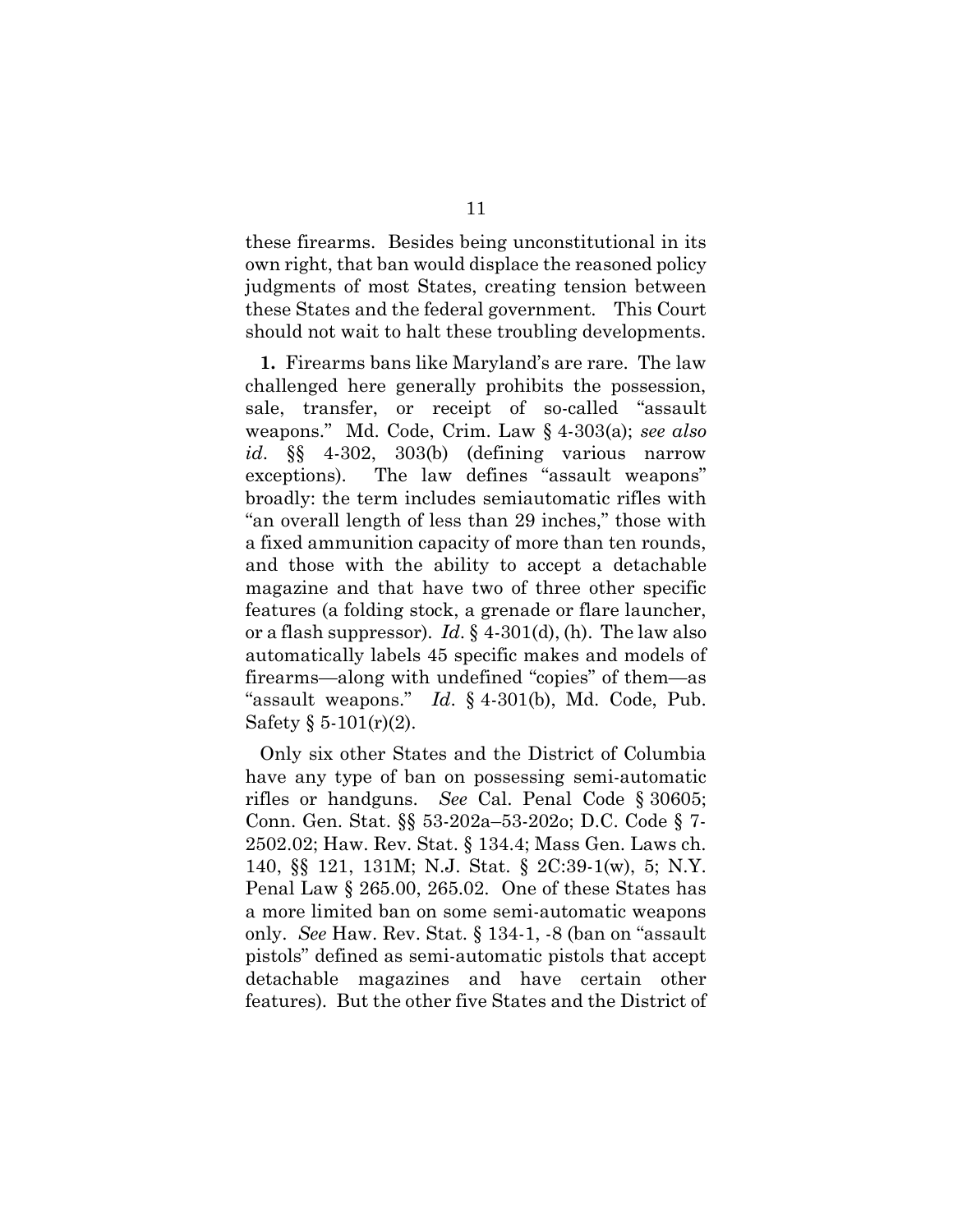Columbia ban certain weapons outright based on a list of prohibited firearms, semi-automatic firing capability coupled with a list of features, or both. Cal. Penal Code §§ 30605, 30510; Conn. Gen. Stat. §§ 53- 202a–53-202o; D.C. Code §§ 7-2502.01, -.02; Mass. Gen. Laws ch. 140, §§ 121, 131m; N.J. Stat. § 2C:39- 1(w); N.Y. Penal Law § 265.00.

By contrast, the vast majority of States have recognized their citizens' right to possess commonly owned weapons like these—not only by refusing to ban them, but by forbidding political subdivisions from doing so, either. These States (including all Amici States) have enacted statutes or constitutional provisions that say local governments cannot restrict the possession of firearms, including modern sporting rifles.2 Fifteen of these States have also sought to insulate their policy decisions from federal encroachment through adopting policies that would

<sup>2</sup> See Ala. Code § 13A-11-61.3(c); Alaska Stat. § 29.35.145; Ariz. Rev. Stat. § 13-3108; Ark. Code § 14-16-504(b)(1)(A); Del. Code tit. 9, § 330(c); id. tit. 22, § 111; Fla. Stat. § 790.33; Ga. Code § 16- 11-173; Idaho Code § 18-3302J; 430 Ill. Comp. Stat. 65/13.1(c); Ind. Code § 35-47-11.1-2; Iowa Code § 724.28; Kan. Stat. § 12-16, 124; Ky. Rev. Stat. § 65.870; La. Rev. Stat. § 40:1796; Me. Rev. Stat. tit. 25, § 2011; Mich. Comp. Laws § 123.1102; Minn. Stat. § 471.633; Miss. Code § 45-9-51; Mo. Rev. Stat. § 21.750; Mont. Code § 45-8-351; Neb. Rev. Stat. §§ 14-102(6), 15-255, 16-227, 17- 556; Nev. Rev. Stat. § 268.418; N.H. Rev. Stat. § 159:26; N.M. Const. art. II, § 6; N.C. Gen. Stat. § 14-409.40; N.D. Cent. Code § 62.1-01-03; Ohio Rev. Code § 9.68; Okla. Stat. tit. 21, §§ 1289.24, 1289.24e(A); Or. Rev. Stat. § 166.170; 18 Pa. Con. Stat. § 6120; R.I. Gen. Laws § 11-47-58; S.C. Code § 23-31-510; S.D. Codified Laws § 7-18A-36; Tenn. Code § 39-17-1314; Tex. Loc. Gov't Code § 229.001; Utah Code § 76-10-500; Vt. Stat. tit. 24, § 2295; Va. Code § 15.2-915; Wash. Rev. Code § 9.41.290; W. Va. Code § 8-12-5a; Wis. Stat. § 66.0409; Wyo. Stat. § 6-8-401.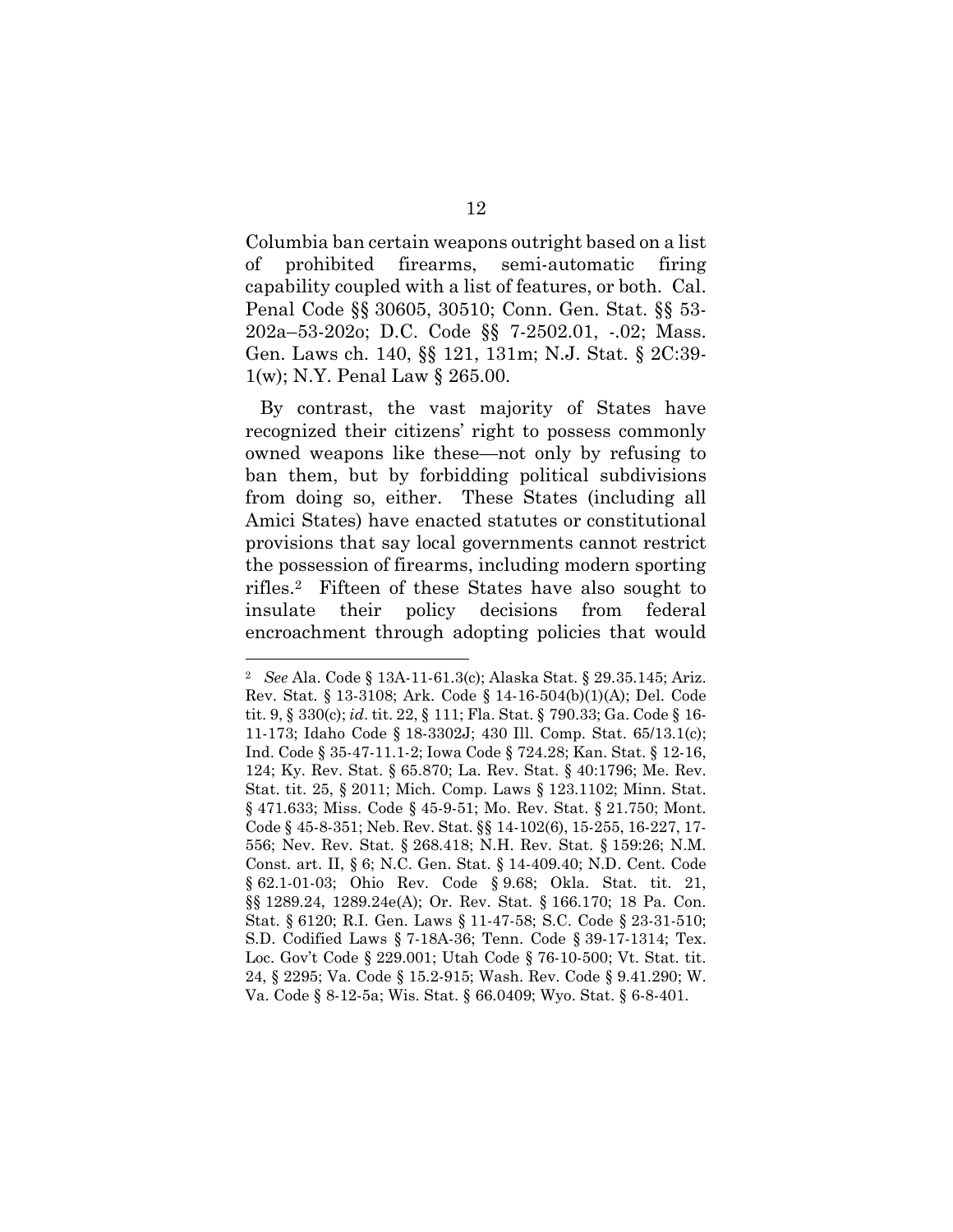limit, resist, or frustrate efforts to apply a federal ban on modern sporting rifles against their citizens.<sup>3</sup>

Indeed, Maryland's ban extends to some of the most popular firearms in lawful use today. Among other common firearms, the Maryland law bans the AR-15, the Bushmaster semiautomatic rifle, varieties of the Ruger mini-14 rifle, and the Mossberg 500 shotgun. Md. Code, Pub. Safety § 5-101 $(r)(2)$  (xi), (xv), (xxx), (xxiii). "[M]any Americans" own semiautomatic rifles modeled on the AR-15, for example—the "modern sporting rifles"—for "lawful purposes like selfdefense, hunting, and target shooting." Friedman v. City of Highland Park, 136 S. Ct. 447, 447 (2015) (Thomas, J., dissenting from denial of certiorari). Around 19.8 million modern sporting rifles have entered circulation in the United States since 1990. Nat'l Shooting Sports Found., NSSF Releases Most Recent Firearm Production Figures (Nov. 16, 2020), https://www.nssf.org/articles/nssf-releases-most-

recent-firearm-production-figures/. Those rifles accounted for nearly half of all rifles produced or imported to the country in 2018. Id.

2. If allowed to stand, the Fourth Circuit's decision will exacerbate trends in Second Amendment jurisprudence that both directly and indirectly imperil Amici States' laws and policy preferences.

<sup>3</sup> Alaska Stat. § 44.99.500; Ariz. Rev. Stat. §§ 1-272, 13-3114; Ark. Code § 1-6-104; Idaho Code § 18-3315B; 2013 Kan. Sess. Laws ch. 100; Mo. Rev. Stat. §§ 1.420-1.450; Mont. Code § 45-8- 368; N.D. Cent. Code § 62.1-01-03.1; Okla. Stat. tit. 21, § 1289.24e (B)-(E); S.D. Codified Laws § 37-35-2; Tenn. Code § 38-3-119; Tex. Penal Code § 1.10; Utah Code § 53-5b-102; W. Va. Code §§ 61-7B-5, 6; Wyo. Stat. § 6-8-405.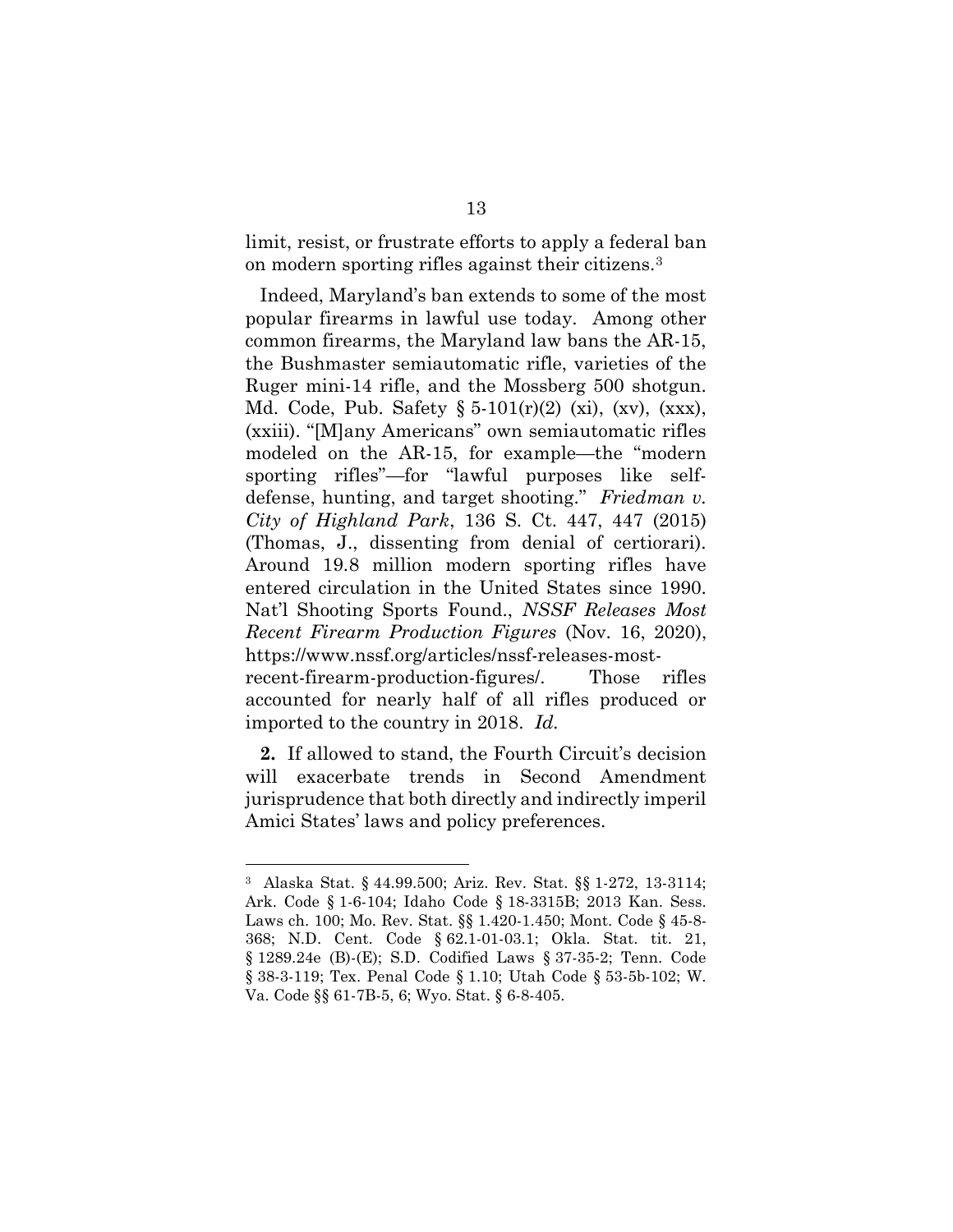The decision below indirectly threatens those preferences because it invites incremental increases in firearms restrictions, leading to a "death by a thousand cuts" for the Second Amendment. Delaying review and allowing unconstitutional laws to proliferate threatens the Second Amendment right itself. As this Court has noted, the Second Amendment bars the "prohibition of an entire class of 'arms' that is overwhelmingly chosen by American society for th[e] lawful purpose" of self-defense. Heller, 554 U.S. at 628. So while the firearms that Maryland banned currently fall into that category, see supra 11-13, they would not necessarily remain so if this Court does not act now. Leaving Maryland's ban in place emboldens other States to enact similar bans, reducing the number of modern sporting rifles and similar firearms owned by the public—and thereby tilting the scales of Heller analysis. Developments will come less in the form of reasoned and independent judicial analysis, and more in the form of hasty enactments informed by a desire to strike while the iron is hot.

The decision below directly threatens Amici States' policies because it deepens a line of cases suggesting that a federal ban on modern sporting rifles preempting all state protections—could be constitutional. A federal ban would override the policy preferences of the overwhelming majority of States to allow their citizens to possess these weapons. It would also undermine the protections that forty-two States provide by foreclosing municipal bans of modern sporting rifles.

The threat of a federal ban is real—Congress once imposed a firearm ban much like Maryland's on the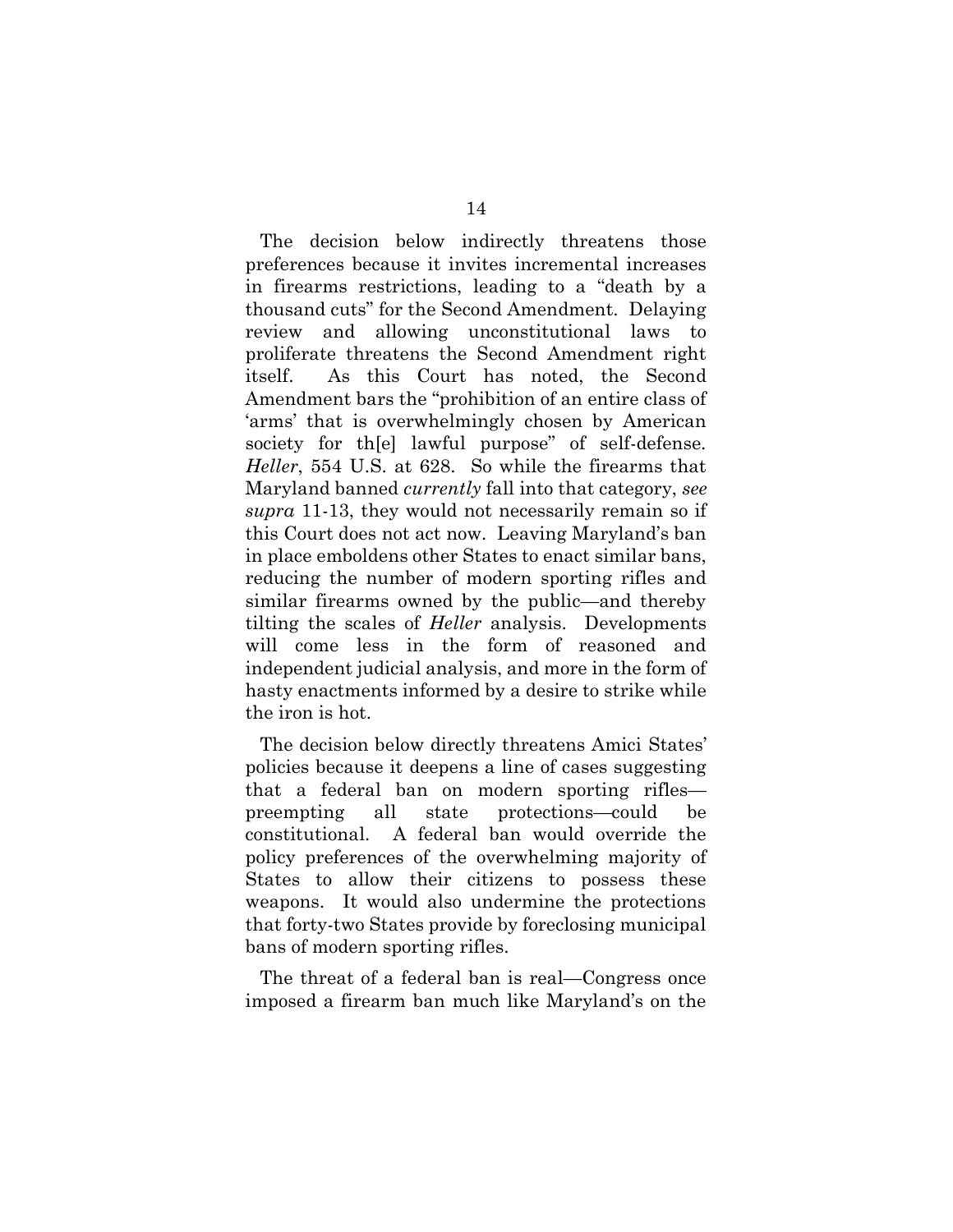federal level. If left unchecked, decisions like the one below improperly strengthen the case for that misguided policy. In 1994, Congress enacted a federal ban on "semiautomatic assault weapons." The ban covered semi-automatic rifles with the ability to accept a detachable magazine and two of these features: a folding or telescoping stock, a pistol grip that protrudes conspicuously beneath the action of the weapon, a bayonet mount, a flash suppressor or threaded barrel, and a grenade launcher. 18 U.S.C. §§ 921, 922 (1994). The ban also prohibited certain firearms by name, including the AR-15. Id.  $\S 921(a)(30)(A)$  (1994). Courts upheld the law against Commerce Clause and Equal Protection Clause challenges. Navegar, Inc. v. United States, 192 F.3d 1050, 1054-65 (D.C. Cir. 1999); Olympic Arms v. Buckles, 301 F.3d 384, 388-90 (6th Cir. 2002). But no one challenged it on Second Amendment grounds, and in any event, the law expired before this Court decided Heller.

Since the 1994 federal ban expired, federal policymakers have repeatedly sought to impose renewed or expanded versions. Even before the ban was set to expire in 2004, California Senator Diane Feinstein introduced the Assault Weapons Ban Reauthorization Act of 2003, which would have repealed the sunset date on the original ban. Assault Weapons Ban Reauthorization Act of 2003, S. 1034, 108th Cong. §§ 2, 3(a)(2) (2003). Congress considered similar, if not identical, legislation in both chambers throughout 2004 and 2005. See, e.g., Assault Weapons Ban Reauthorization Act of 2005, S. 620, 109th Cong. § 2 (2005) (reinstating the 1994 assault weapons ban); An Act To Extend the Sunset on the Assault Weapons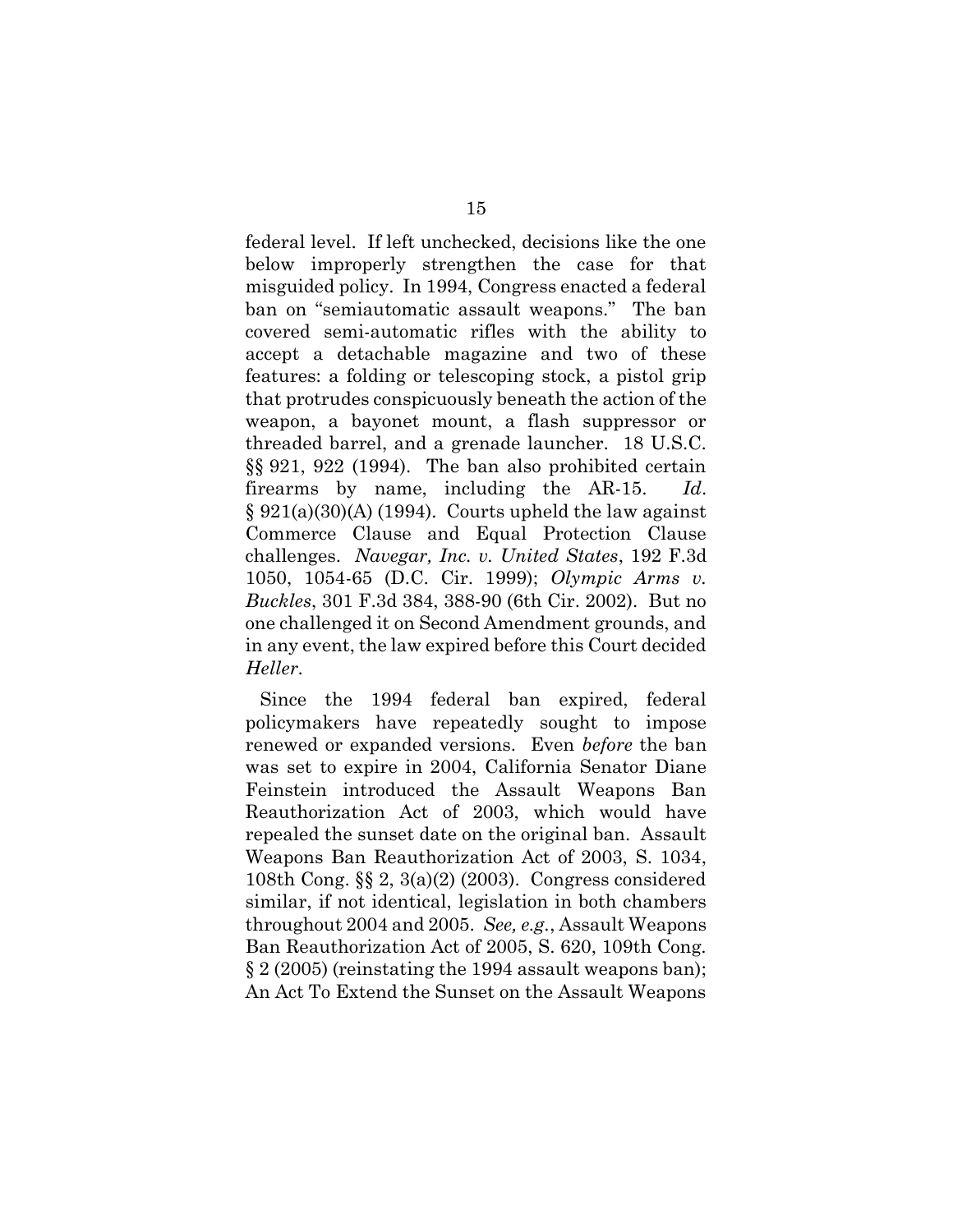Ban for 10 Years, H.R. 3831, 108th Cong. (2004) (same); An Act To Reinstate the Repealed Criminal Provisions Relating to Assault Weapons and Large Capacity Ammunition Feeding Devices, H.R. 5099, 108th Cong. (2004) (same); Assault Weapons Ban Reauthorization Act of 2004, S. 2109, 108th Cong. § 2 (2004) (providing a ten-year extension of the ban).

Heller did not stem this tide. The same month this Court decided Heller, Illinois Congressman Mark Kirk introduced legislation in the House of Representatives to reinstitute a ban nearly identical to the 1994 one. Assault Weapons Ban Reauthorization Act of 2008, H.R. 6257, 110th Cong. (2008). In 2013, Senator Feinstein introduced the Assault Weapons Ban of 2013. The law would have banned all semi-automatic rifles able to accept a detachable magazine with one of several characteristics. S. 150, 113th Cong. (2013). More recently, in 2015, Rhode Island Congressman David Cicilline introduced the Assault Weapons Ban of 2015. Like its predecessors, the bill would have regulated the possession, transfer, and manufacture of semi-automatic rifles possessing various features (a pistol grip, a telescoping or detachable stock, a barrel shroud, or a threaded barrel). H.R. 4269, 114th Cong. (2015). As recently as last April, President Biden called for Congress to reenact the ban during his first address to a joint session of that body. Remarks by President Biden in Address to a Joint Session of Congress, THE WHITE HOUSE (Apr. 28, 2021), https://www.whitehouse.gov/briefing-room/speechesremarks/2021/04/29/remarks-by-president-biden-inaddress-to-a-joint-session-of-congress/. And taking up that call, both Senator Feinstein and Congressman Cicilline reintroduced their bills in the most recent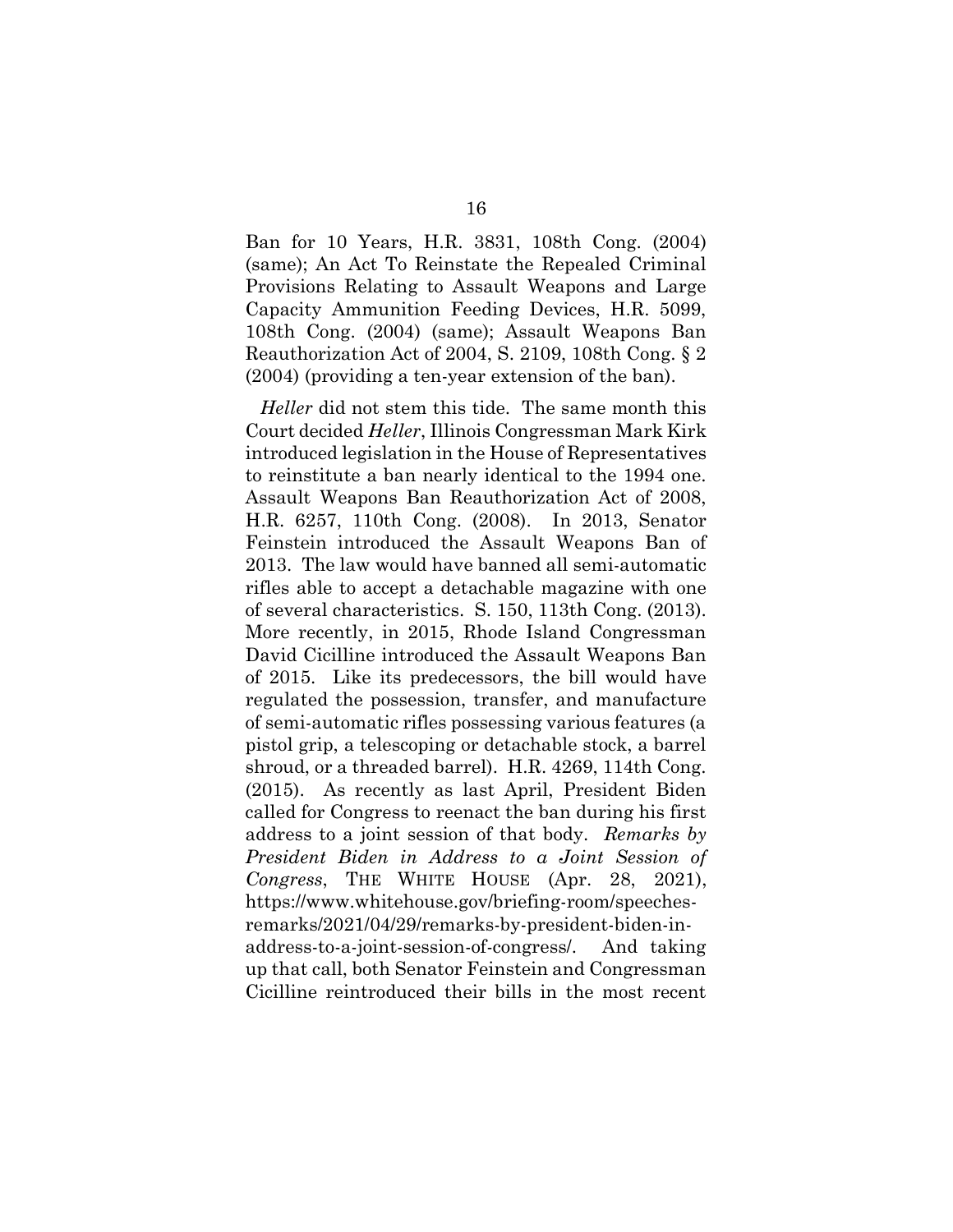session of Congress. See S. 736, 117th Cong. (2021), H.R. 1808, 117th Cong. (2021).

These direct and indirect threats highlight the need for this Court's involvement. If the Court grants certiorari and reverses the Fourth Circuit, the decision would continue the much-needed development of Second Amendment jurisprudence before opportunistic gamesmanship alters the playing field.

## III. The Fourth Circuit's Novel "Military Service" Standard Contravenes This Court's Precedent.

Broader trends aside, the Fourth Circuit's decision in Kolbe, and the cases (like this one) that follow it, pose a special threat to Second Amendment rights by, creating a novel standard that sets the holding in Heller on its head. Although Heller held that the right to keep and bear arms extends to firearms that are "in common use" for "lawful purposes," the Fourth Circuit held that "weapons most useful in military service" are "outside the ambit of the Second Amendment" without regard to whether these same weapons are also in common use for lawful purposes. Kolbe, 849 F.3d at 136. In relying on Kolbe to issue its decision below, the Fourth Circuit followed an erroneous standard that allows states to ban firearms that should be covered under the core of Heller's protections.

Instead of asking whether law-abiding citizens commonly use the item banned for lawful purposes, the Fourth Circuit has crafted a unique and unsupported standard. It fashioned its new rule by mis-reading a single conditional statement made in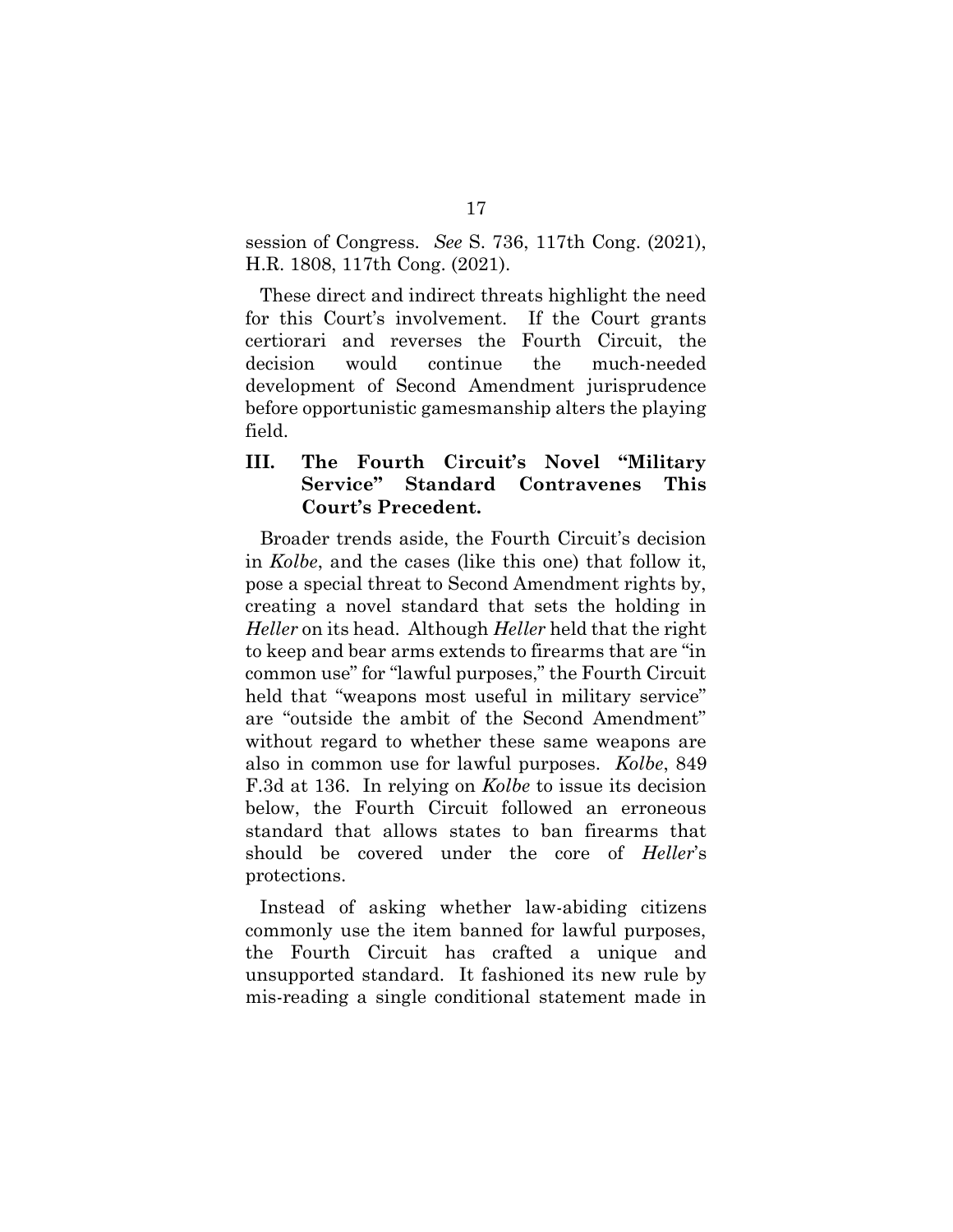dicta in Heller in response to a separate hypothetical argument. 554 U.S. at 627. The Court did not hold outright that states may ban the fully-automatic M-16—and it certainly did not suggest that states could ban its semi-automatic civilian cousin, the AR-15. Rather, Heller addressed an argument about the connection of the Second Amendment right to the prefatory clause "if weapons that are most useful in military service ... may be banned." Id. at 627. The Fourth Circuit's standard thus redirects focus from "the central component" of the right secured by the Second Amendment—an individual's right to selfdefense—and bypasses the Court's common lawful use standard. Id. at 599.

On its face, the Fourth Circuit's novel standard leads to absurd and confusing results. For instance, the Model 1911 .45 caliber pistol may be considered a weapon "most useful in military service" given the military used it as its standard sidearm for nearly 75 years. Yet it is also one of the most popular civilian handguns today. Scott Engen, The History of the 1911 Pistol, BROWNING (2013) (explaining that gun was used from 1911 to 1985).4 While John M. Browning designed the 1911 pistol specifically for the military, it "was based on the Models 1900, 1903, and 1905s, which were all commercial guns" and the 1911 was simultaneously "prevalent in both the military and civilian market" after its military adoption. Id.; Stop Gun Violence: Ghost Guns: Hearing before the Subcomm. on the Const., Comm. on the Judiciary, 117th Cong. 11 (2021) (testimony of Ashley

<sup>4</sup> Available at https://www.browning.com/news/articles/history-1911-pistol.html.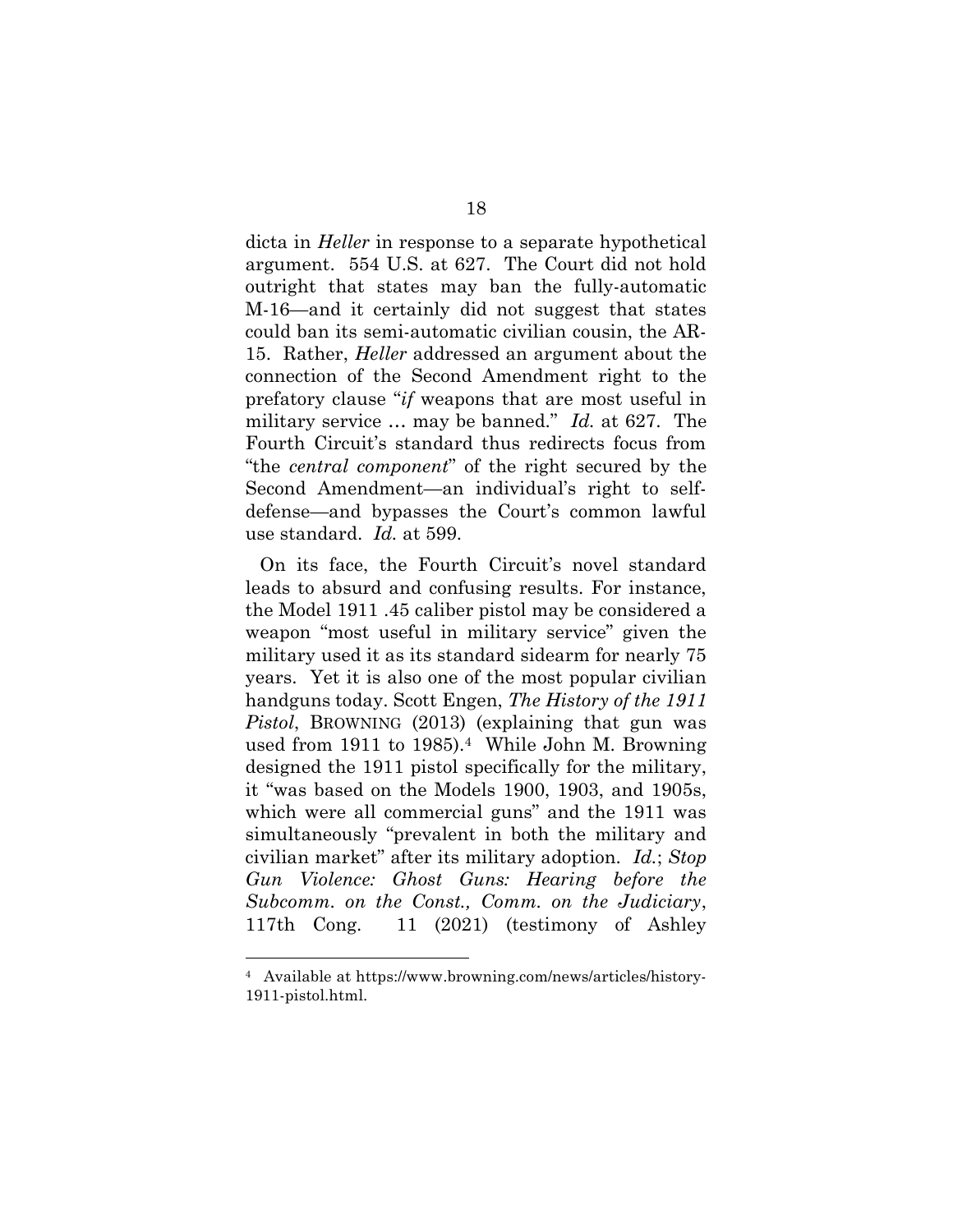Hlebisnky, Curator Emerita & Senior Firearms Scholar, Cody Firearms Museum).

The Fourth Circuit's upside-down analysis would first examine the Model 1911's military utility and declare it eligible for a ban before acknowledging that the weapon is in widespread common, lawful use by the civilian population. Yet such focus on military use would either ignore the scores of other handguns that may be more powerful or accurate than the 1911 or worse, and as the holding below essentially does for rifles—lead the Court to declare that almost all semiautomatic pistols that even look like or share features of the 1911 are subject to ban. This broad ban would fly in the face of Heller, which recognized "that the American people have considered the handgun to be the quintessential self-defense weapon [and] …. the most popular weapon chosen by Americans for self-defense in the home." Such guns are thus in common use and critical to the exercise of their core Second Amendment right to self-defense. 554 U.S. at 629.

Upholding Maryland's rifle ban would endorse a topsy-turvy application of Heller in the same way: it would outlaw another class of popular weapons in common use for self-defense and other lawful purposes.

#### IV. Allowing Law-Abiding Citizens to Lawfully Possess Weapons Subject To Maryland's Ban Improves Public Safety.

Private ownership of firearms increases public safety. At the individual level, having a firearm ready markedly improves outcomes for victims of crimes. Allowing citizens to protect themselves with firearms,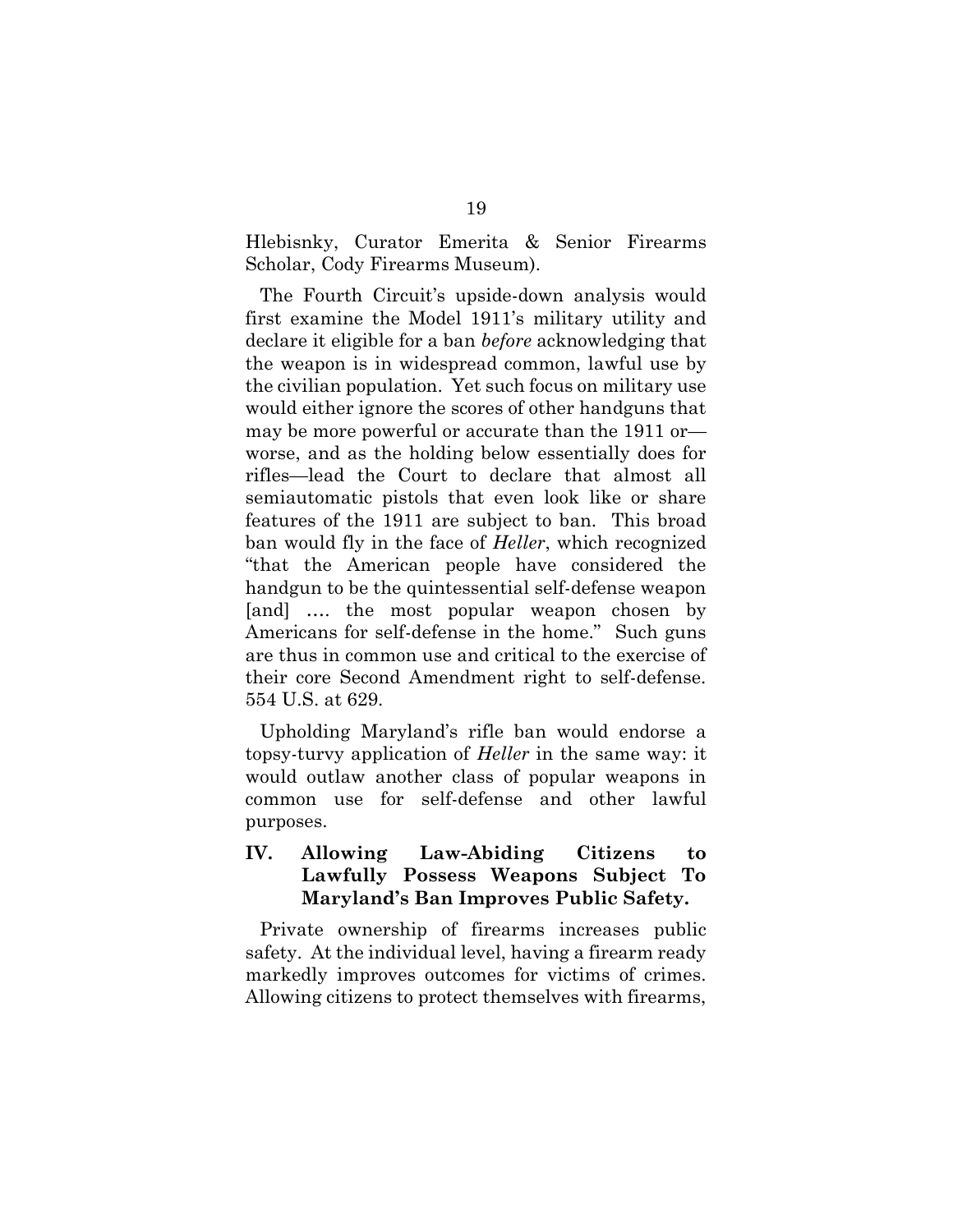especially those in common use and selected by the individual to best fit their own abilities and circumstances, is of vital importance to the public safety mission of every state. A 2013 review by the National Research Council reveals that crime victims who resist with a gun are less likely to suffer serious injury than victims who either resist in other ways or offer no resistance at all. INST. OF MED. AND NAT'L RSCH. COUNCIL, PRIORITIES FOR RESEARCH TO REDUCE THE THREAT OF FIREARM-RELATED VIOLENCE 15-16 (Alan I. Leshner et al. eds., Nat'l Acads. Press 2013) ("Studies that directly assessed the effect of actual defensive uses of guns … found consistently lower injury rates among gun-using crime victims compared with victims who used other self-protective strategies").<sup>5</sup> "Defensive use of guns by crime victims is a common occurrence," and "[a]lmost all national survey estimates indicate that defensive gun uses by victims are at least as common as offensive uses by criminals." Id. at 15.

Numerous studies have found that guns aid crime victims. Robbery victims who resist with firearms are significantly less likely to have their property taken or be injured. GARY KLECK, TARGETING GUNS: FIREARMS AND THEIR CONTROL 170 (1997). "Robbery and assault victims who used a gun to resist were less likely to be attacked or to suffer an injury than those who used any other methods of self-protection or those who did not resist at all." Id. at 171. Moreover, "victim resistance with a gun almost never provokes the criminal into inflicting either fatal or nonfatal violence." Id. at 174. Similarly, "rape victims using

<sup>5</sup> Available at https://doi.org/10.17226/18319.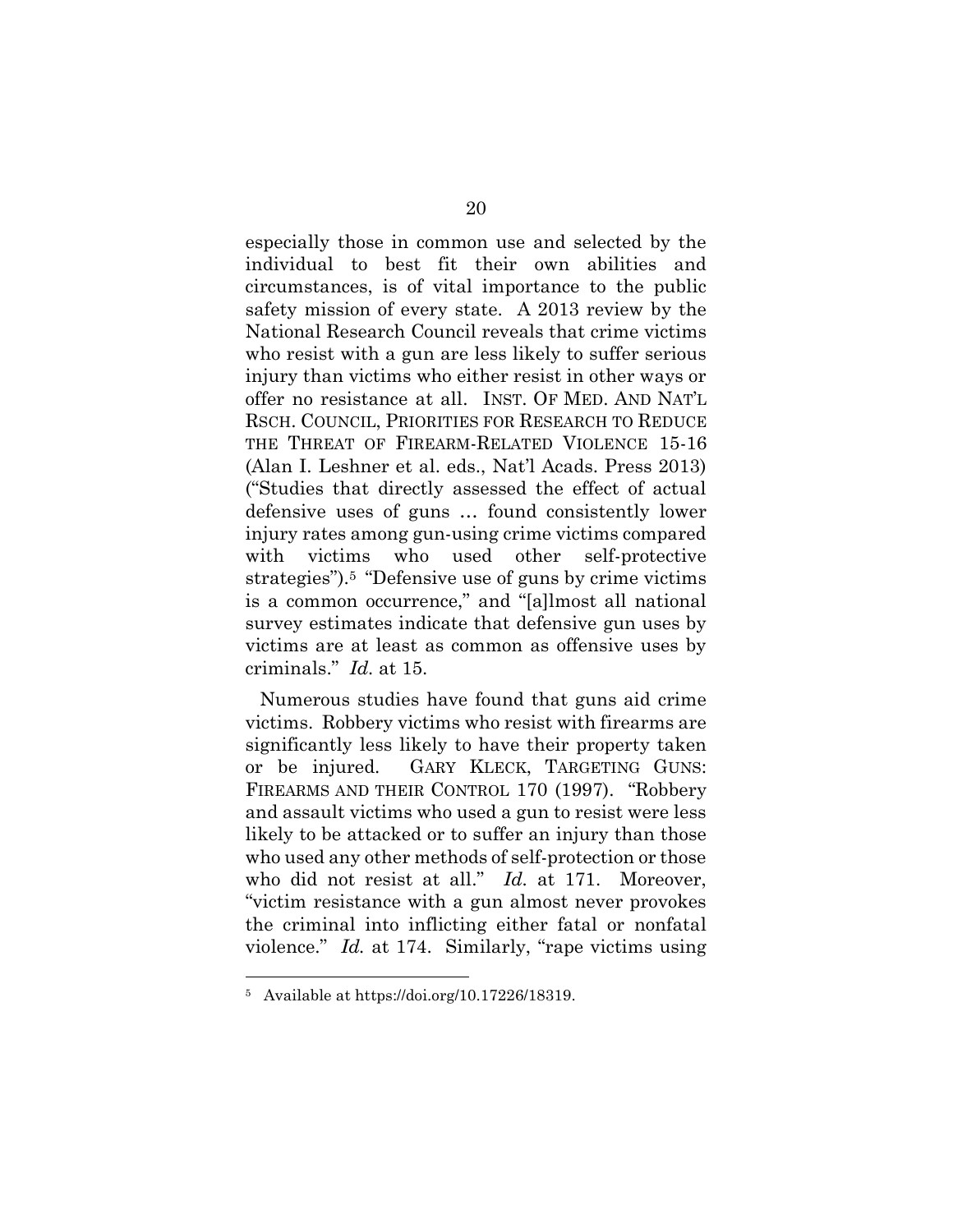armed resistance were less likely to have the rape attempt completed against them than victims using any other mode of resistance," and defensive gun use did not increase the victim's risk of "additional injury beyond the rape itself." Id. at 175.

Yet Maryland's ban undermines this public safety benefit because it targets firearms and features that make it easier for lawful gun owners to defend themselves. For instance, firearms subject to Maryland's ban can provide extra benefit to crime victims: "The AR-15, in particular, is an easy firearm to shoot accurately and is generally easier to fire accurately than a handgun. The AR-15 rifle is light in weight, and has good ergonomics, and is suitable for people of all statures and varying levels of strength." Miller v. Bonta, 19-CV-1537-BEN (JLB), 2021 WL 2284132, at \*17 (S.D. Cal. June 4, 2021). Additionally, Maryland bans semiautomatic rifles with two or more of a list of features including "a folding stock" and "a flash suppressor," but these items increase accuracy and convenience, not lethality or dangerousness, of the weapon. Md. Code, Crim. Law  $§$  4-301(h)(1)(i).

A folding stock "serve[s] legitimate, non-military purposes," and its "one principal function" is "to make the rifle easier to transport, stow, or secure." Dennis P. Chapman, Features and Lawful Common Uses of Semi-Automatic Rifles, 80, 82 (July 16, 2019) ("Chapman").6 This function allows individuals to store their firearms safely while still keeping them easily accessible for self-defense—even with limited

<sup>6</sup> Available at https://papers.ssrn.com/sol3/papers.cfm ?abstract\_id=3436512.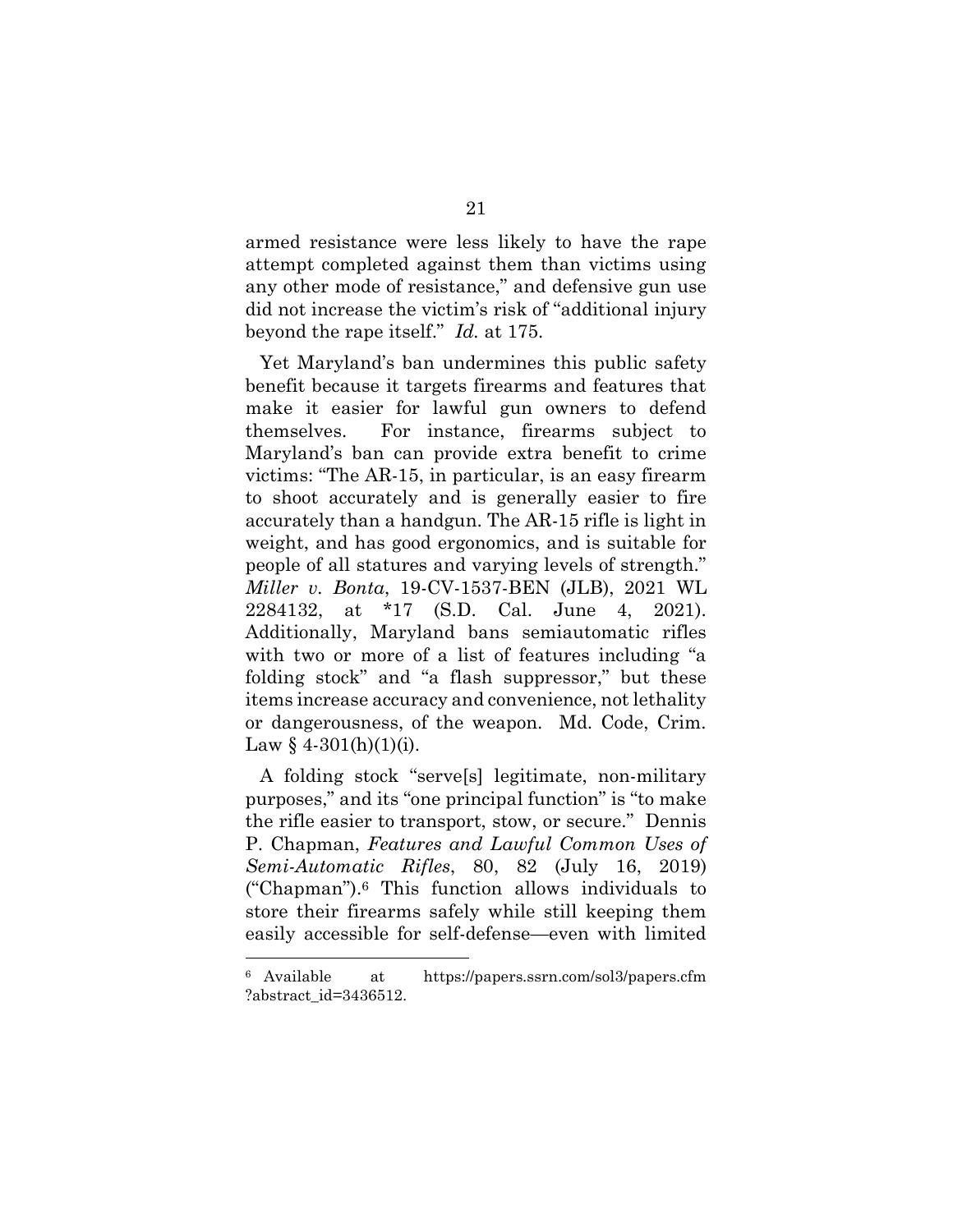space to do so, such as an owner possessing a smaller gun safe or living in tight quarters. The folding stock does not make a gun deadlier. The military's default firing position "is from the shoulder," a position that requires a stock that is not folded away. Id. at 82-83. Thus, "[t]he ability to reduce the size of the rifle by folding or otherwise collapsing the stock is a simple matter of convenience, not of lethality or tactical surprise, and this convenience is of equal utility in civil as well as military life." Id. Folding stocks thus make defensive ownership more convenient but do not "make [rifles] substantially more dangerous as instruments of crime than their fixed stock analogues." Id. at 87; Miller, 2021 WL 2284132, at \*18.

Beyond convenience, flash hiders (or "flash suppressors") confer an accuracy and situational awareness benefit on citizens who use them for selfdefense. A flash hider "is a device fitted on the end of a muzzle which diverts the muzzle flash through several slots or holes." Miller, 2021 WL 2284132, at \*17 n.49. Its primary advantage is to "prevent[] the night-time home defender from being blinded by her own muzzle flash." Id. at \*17. Without such a device, under low light circumstances, the user is likely to suffer impaired vision or even temporary blindness due to the muzzle flash. That blindness "plac[es] a law-abiding user at a disadvantage to a criminal attacker." Id. at \*17 n.49. With a flash hider, a lawabiding user can continue to defend himself or herself and maintain accuracy, which helps prevent innocent bystanders from becoming victim. Id. at \*19. On the other hand, flash hiders do not make the weapon or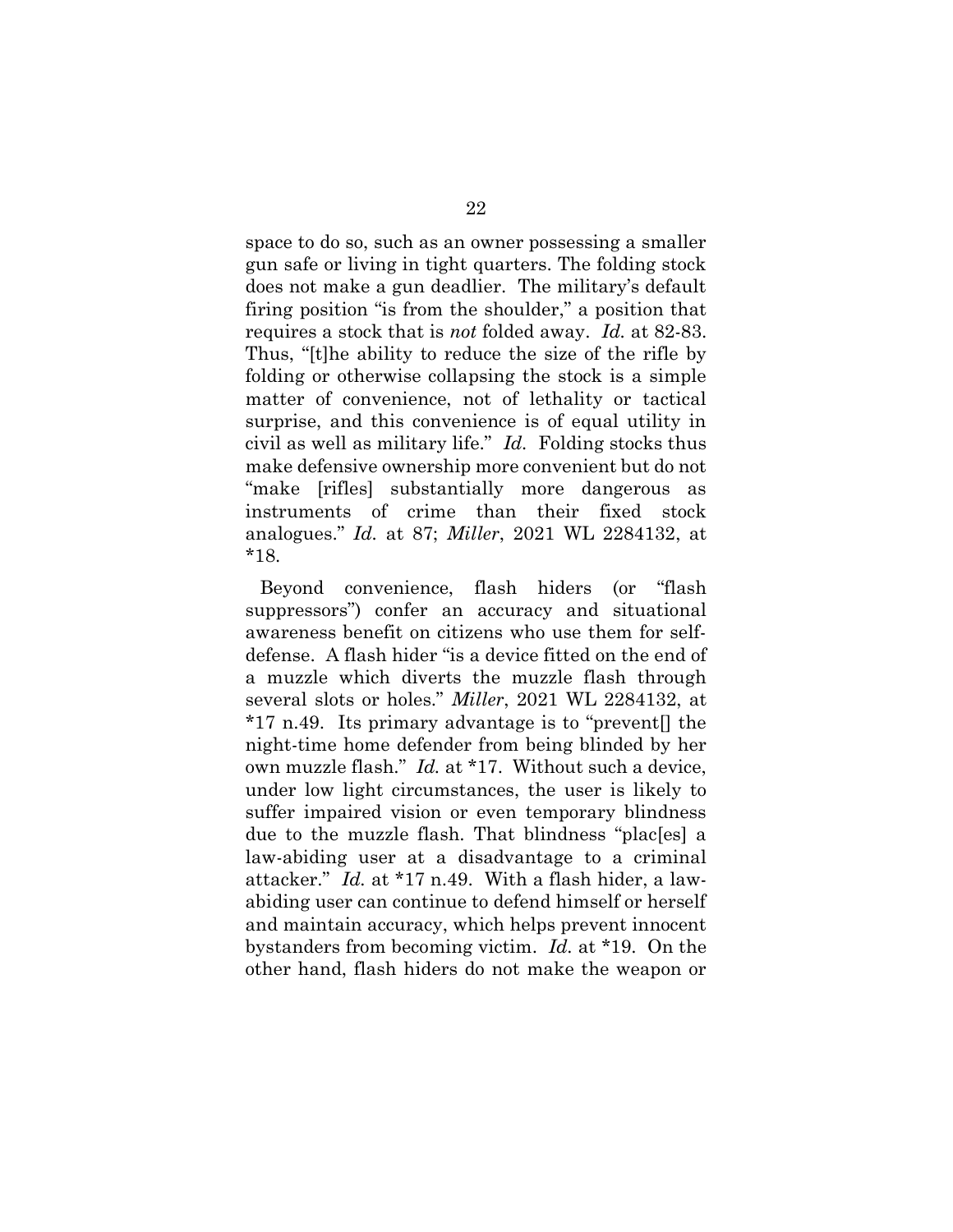its projectile any more dangerous or deadly. Id. at \*30.

Some argue that any benefit conferred on a lawful user in self-defense may also be conferred on a criminal. But this dismissive approach ignores Heller, which rejects a focus on "weapons which are commonly used by criminals" as a means to shape the meaning of the Second Amendment. 554 U.S. 623-24. Such a view of "improvements that make firearms better and safer for lawful use" may "simply lead[] to the absurdity that firearms may never be improved because the harm of a more accurate firearm in a criminal's hands will always justify a ban." Miller, 2021 WL 2284132, at \*20. And this misguided method ignores how similar advantages are readily available in firearms that courts have already said are protected by the Section Amendment. Id. at \*38. Courts should not employ such inconsistent reasoning to deny the public or individual citizens of the safety benefits lawful possession of these arms confers.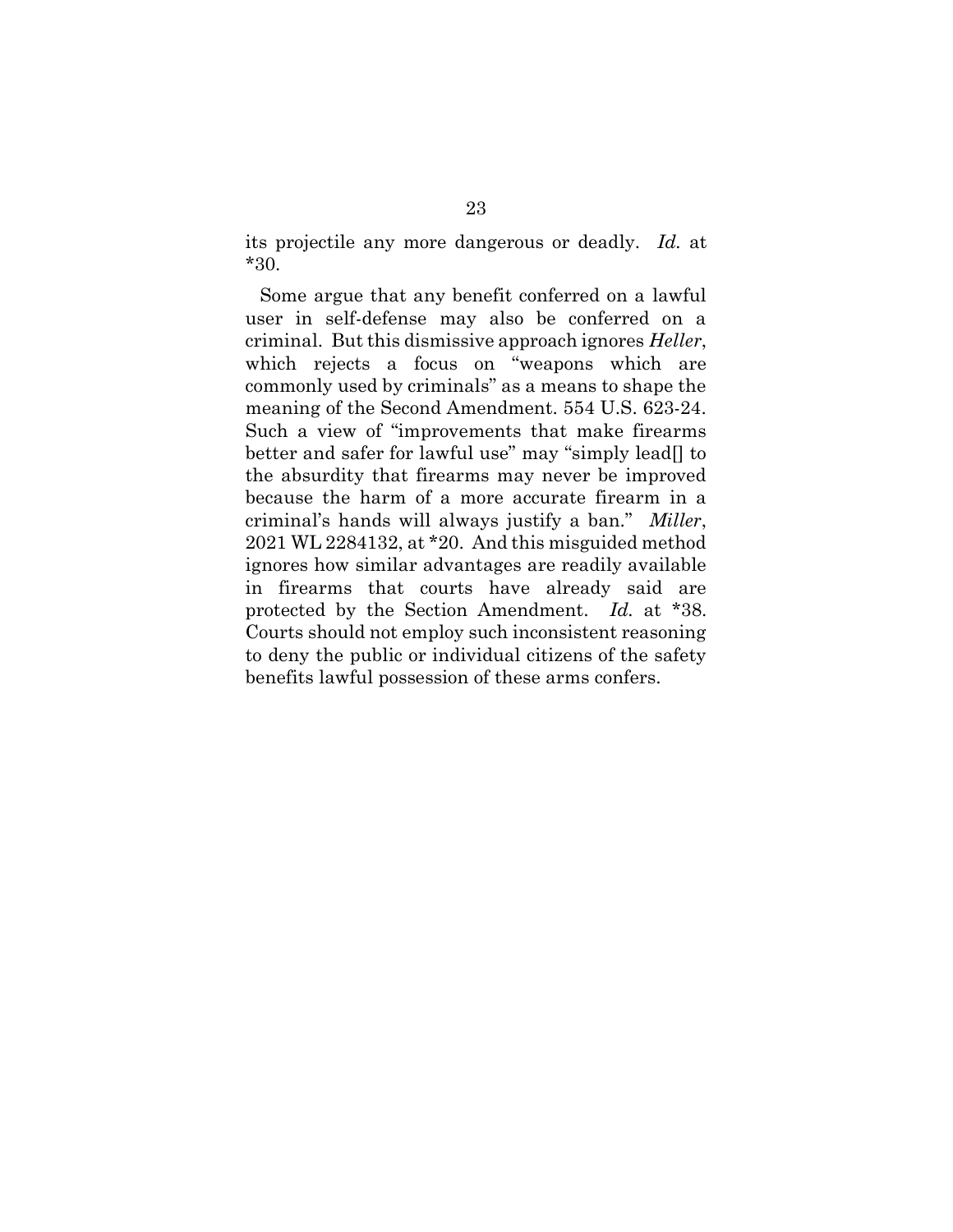## **CONCLUSION**

For the foregoing reasons, Amici States respectfully request that the Court grant certiorari to review the decision below.

MARK BRNOVICH Arizona Attorney General JOSEPH A. KANEFIELD Chief Deputy and Chief of Staff BRUNN W. ROYSDEN III Solicitor General MICHAEL S. CATLETT Deputy Solicitor General Counsel of Record ANTHONY R. NAPOLITANO Assistant Attorney General OFFICE OF THE ARIZONA ATTORNEY GENERAL 2005 N. Central Ave. Phoenix, AZ 85004 (602) 542-5025 michael.catlett@azag.gov

January 26, 2022 Respectfully submitted,

PATRICK MORRISEY West Virginia Attorney General LINDSAY SEE Solicitor General MICHAEL R. WILLIAMS Special Counsel\* THOMAS T. LAMPMAN Assistant Solicitor General

OFFICE OF THE WV ATTORNEY GENERAL State Capitol Complex Building 1, Room E-26 Charleston, WV 25305 (304) 558-2021 Lindsay.S.See@wvago.gov

\*admitted in the District of Columbia, Michigan, and Virginia; practicing under supervision of West Virginia attorneys

Counsel for Amici Curiae (Additional Counsel listed below)

#### 24